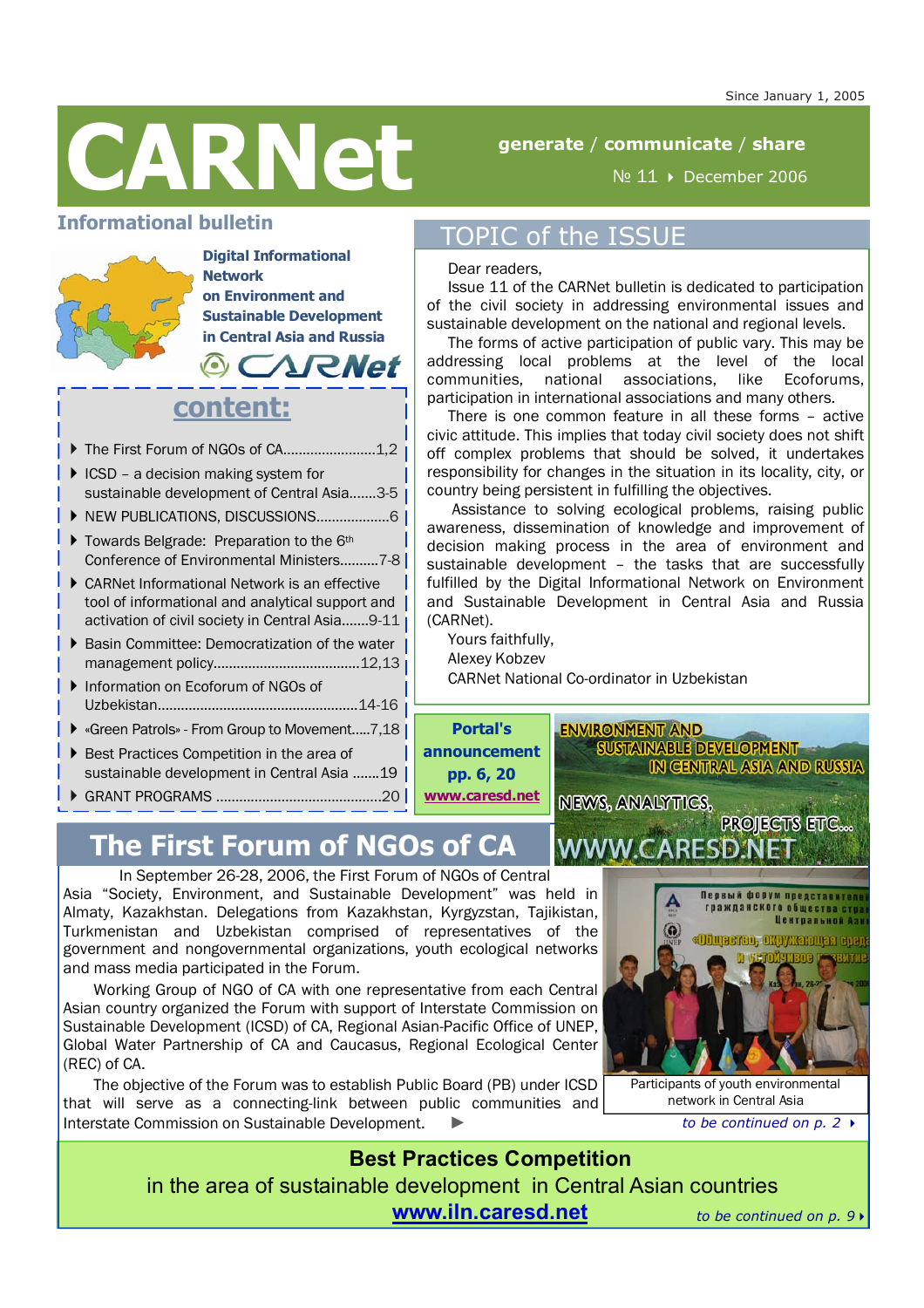# CIVIC INITIATIVES

# **The First Forum of NGOs of CA**

The attempts to establish regional organization that would forward the interests of public communities of Central Asia on the international and regional level were already undertaken. There was an abortive attempt to establish Public Board under the International Fund for Aral Sea Salvation (IFASS). The attempt undertaken by the leaders of the well-known environmental organizations from five Central Asian countries to establish to establish Public Board under Interstate Commission on Sustainable Development of CA (ICSD) succeeded. However this success required five years of hard work. Is leader were Sestager Aknazarov from Kazakhstan, Emil Shukurov, and later Oleg Pechenyuk from Kyrgyzstan, Firyuza Abdurakhimova from Tajikistan and Oleg Tsaruk from Uzbekistan. In 2002 the group acquired the status of the Working Group of NGO (WG NGO) on REAP on NP by the decision of ICSD. This allowed the Group to represent public community at the meetings of ICSD. Memorandum of Partnership and Cooperation between ICSD CA, Regional Office of UNEP and WG NGO as well as, Regulations of the Public Board (PB) under ICSD and work plan was prepared. In November 2004, the meeting of ICSD approved the Regulations on PB, and WG NGO became the executive body of PB. It was also decided to rework the action plan for participation of public in implementation of NP REAP CA for 2004-2006.

In June 2004, Central Asian countries held national seminars on development of regional mechanisms of participation of public in the process of NP RAP. The seminars discussed draft Regulations of the Public Board under ICSD and the concept of the programme of actions on organizing and developing participation of public in the process of implementation of NP RAP, candidates for PB under ICSD were proposed.

 In December 2005 – January 2006, the seminars and forums "Society, Environment, and Sustainable Development" were held in the countries. The participants were briefed on the activity of PB under ICSD. The issue of preparation of the ecological forum of NGOs on the subregional level with the aim of joining the efforts and making participation in international environmental processes and decision making on transboundary environmental problems more active was discussed. Participants proposed the agenda of the subregional forum of representatives of GOs and NGOs of Central Asian countries, discussed establishment of the regional network of the youth ecological organizations and other networks of the Central Asian communities. Networks of the youth ecological organizations were established at the seminars with the aim of supporting and developing existing

*the beginning on p. 1*

organizations and active citizens, establishing new youth NGO that will be then included into the network.

 The goal of the first Forum of NGOs of CA was developing the basis for uniting the representatives of communities of Central Asia in solving transboundary problems, and implementing national programmes on sustainable development.

### Public Board under the Interstate Commission on Sustainable Development

### *Kazakhstan:*

*Atakhanova Kaisha, Ecoforum Kazakhstan; Izteleuova Shynar, PF "Tan"; Levin Vladimir, PF "Farmer Kazakhstan"; Kyrgyzstan:* 

*Bortsova Svetlana, PO "Independent Environmental Expertise";* 

*Grebnev Vladimir, CARNet Network;* 

*Pechenyuk Oleg, PO "Independent Environmental Expertise";* 

# *Tajikistan:*

*Burkhanova Muazzama, Civic Initiatives Support Fund; Abdurakhimova Firuza, Environmental Guard/ UNEPCOM;* 

*Idrisov Timur, NGO "For the Earth";* 

### *Turkmenistan:*

*Ibragimov Akmuhammed, Society on Nature Protection; Eeberdyev Bekmurad, ICSD;* 

### *Uzbekistan:*

*Sanginov Saidrasul, NGO «Logos»; Kamalov Yusup, Alliance for Protection of Aral and Amudarya; Domuladjanov Ibragimjon, NGO "For Environmentally Sound Fergana"; Youth Environmental Network:* 

*Vetoshkin Dmitriy, BIOM* 

An important objective of the Forum was to inform on regional activity of ICSD and UNEP, activity of NGOs and their associations in Central Asia. The Forum discussed wide range of issues concerning activity of NGOs, their place and role in fulfilling the obligations of CA under various environment agreements. General approaches to more active participation of nongovernmental organizations in nature protection and sustainable development were also discussed. ►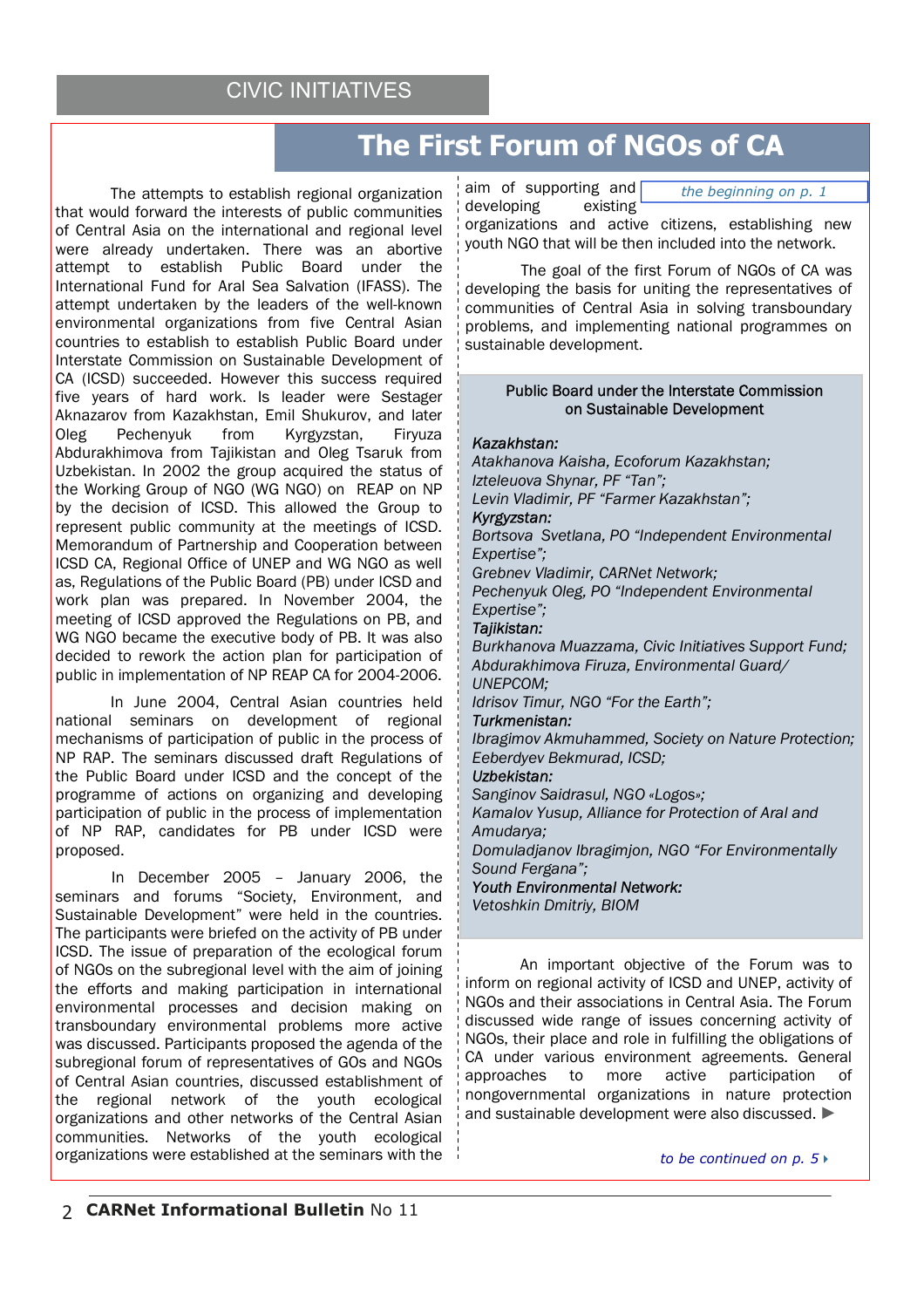# **ICSD** – a decision making system for sustainable development of Central Asia

Common environmental problems join Central Asian countries in their efforts to strengthen regional *cooperation. In order for these efforts and decisions to be effective and efficient there should be systematic and scrupulous work carried out to coordinate interaction among all participants in the process. Such a coordinating structure in environment and sustainable development area of Central Asia for more than 10 years has been the Interstate Committee for Sustainable Development (ICSD).* 

*On its different fields of activities we talk with Irina Mamieva, an Academic Secretary of ICSD Information Science Center, Candidate of Geography.* 

### Svetlana Gamolya (S.G.): Irina Jumaevna, when did the regional environmental and sustainable development cooperation of CA countries start?

Irina Mamieva (I.M.): Following the UN Conference on Environment and Sustainable Development, which took place in 1992 in Rio-de-Janeiro, Central Asian countries started implementing sustainable development programs and the first interstate structure – International Fund for Aral Sea Salvation – was established by 5 countries of Central Asia in 1993 in Tashkent.

 Today the International Fund for Aral Sea Salvation includes the Board of IFASS,<br>Review Committee. Executive Review Committee Committee, Filial Branches of Executive Committee in CA states, the Interstate Committee for Water Coordination, its Secretariat and the Information-Science Center (ISC ICSD).

S.G.: What has caused the need for establishment of the Interstate Committee for Sustainable Development within November 2006 the IFAS?

I.M.: As the environmental cooperation between countries was developing and expanding the need has risen for more accurate coordination, which would make these countries joint efforts more effective and efficient. Today these tasks – coordination and management of regional cooperation in environment and sustainable development area are pursued by the ICSD. ICSD was established by the resolution of Presidents of CA countries, which was adopted at IFAS session in Asgabat on 18 July 1994. The Committee is made up of 15 members: 3 representatives from each



"Dialogue on Environmental Policy of Asian-Pacific Sub Regions", Ashgabat,

state – these are environment ministers, deputy ministers of economy, representatives of academia and other fields that are appointed by the country Governments. Executive bodies of ICSD are: Secretariat and Information Science Center which are located in Turkmenistan and have their divisions in each of IFAS member states.

Since 1995 chairmanship of ICSD has been exercised by the Environmental Ministries of CA countries on the basis of a 2 year rotation: Turkmenistan was first to take chairmanship (1995- 1996), then the Kyrgyz Republic (1997-1998), Uzbekistan, Kazakhstan (2000-2002), Tajikistan (2002-2004) and again it was chaired by Turkmenistan

in 2004-2006. In 2007 on the decision of ICSD chairmanship of it is passed to the Kyrgyz Republic.

### S.G.: What activity is carried out by the Interstate Committee for Sustainable Development?

I.M.: During the period of its existence ICSD has prepared and implemented a number of programs targeted at improving social and environmental situation in Aral region. In 2000 Regional Environmental Action Plan was initiated in Central Asia which covers five priority environmental problems of the region: air pollution, water pollution, land degradation,

waste management, degradation of ecosystems.

In 2001 REAP was approved by the ICSD and by the IFAS as a single regional environmental program. This activity was followed up by development of a Concept of Support to REAP took into account the additional targets: strengthening political and institutional framework of regional cooperation, improving decision-making process in the region, expanding public participation, mobilization of resources and implementation of REAP.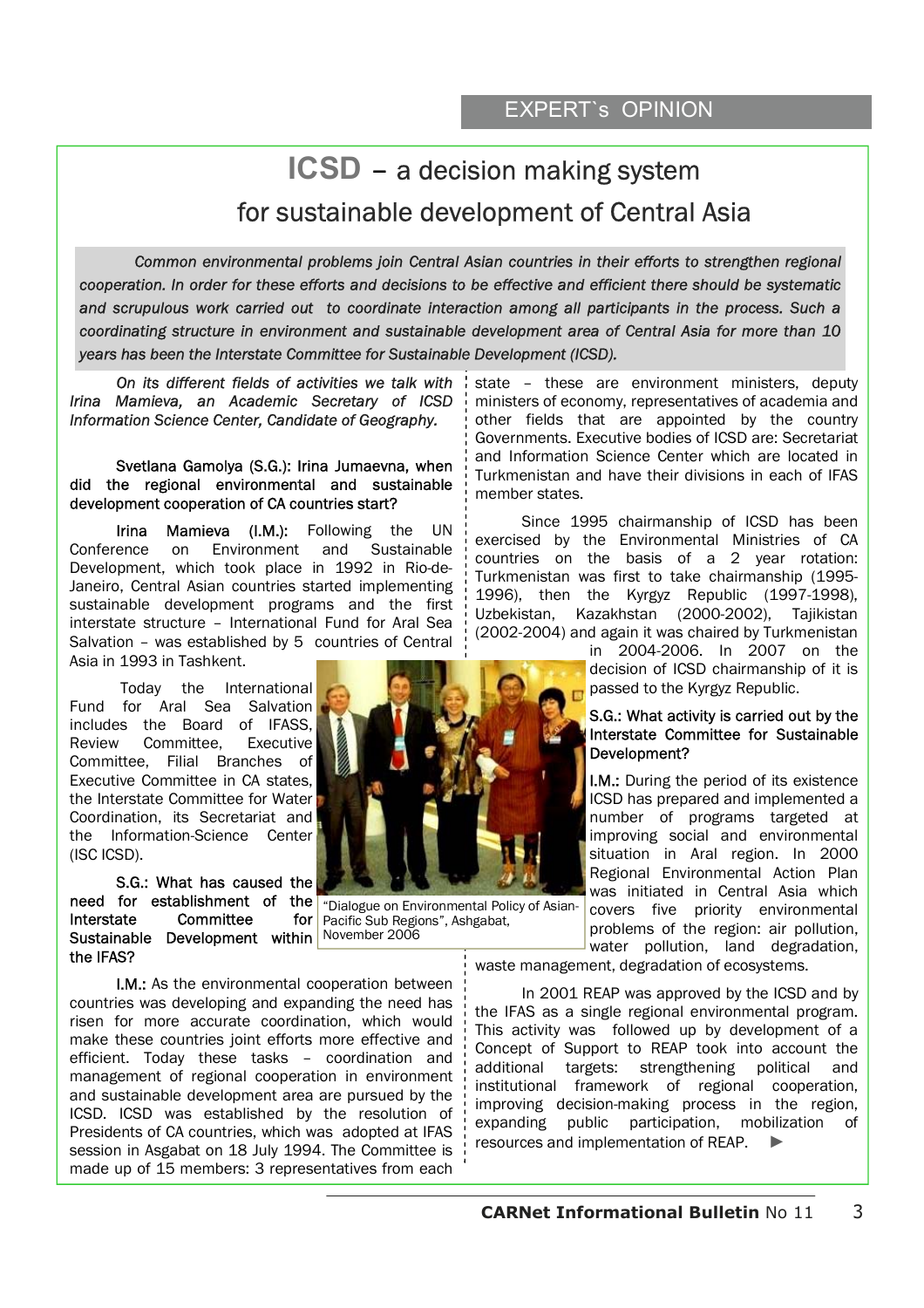# **EXPERT's OPINION**

**Chairmanship of ICSD :**

1995-1996,Turkmenistan

1998-1999, Uzbekistan 2000-2002, Kazakhstan 2002-2004, Tajikistan

2004-2006, Turkmenistan 2006-2008, Kyrgyz Republic

1997-1998, Kyrgyz Republic

Today under coordination of ICSD and with the support of GEF the countries of the region are implementing "Support to Implementation of REAP" project within which pilot projects on achievement of above mentioned targets are being currently implemented; a number of projects have been developed in the priority areas and participation of civil society; decision making support system of

Central Asian environmental and sustainable development was established. Under the ICSD Public Council of CA countries civil society representatives was established. Currently the Small Grants Program for Sustainable Community Development was prepared and launched.

Besides that within ICSD a report was developed on Global Environmental Review (GER-4) of Central Asia, development of Sub

Regional Strategy on Sustainable development of Central Asia is underway. Also an assessment of implementation of REAP's priority problems for 5 years has been conducted and, as a result a report "Assessment Report on Priority Environmental Problems of Central Asia" was published. The result of a follow-up activity in this area was publication of "Assessment Report on Emerging Environmental Problems".

ICSD identified the need for development of a Convention as a legal basis for implementation of REAP. Framework Convention on Environmental Protection for Sustainable Development of Central Asia was developed during the chairmanship of Turkmenistan (2004-2006) by the cross-cutting Working Group established by the country governments, a regional group including representatives of Foreign Affairs Ministries, environment ministries and agencies with informational support of ISC and consultative support of UNEP. The Convention includes the determining articles for solution of main environmental problems in the country. Today the Convention is signed by three countries(November 2006). Kazakhstan and Uzbekistan are in the process of ratification of the Convention. This Convention was named by Central Asian countries as "Ashgabat Convention" and approved location of its Depositary in Ashgabat.

S.G.: In 1995 Information Science Center was established to provide information and expert support to the ICSD and its operational activity. What has been done for these years?

I.M.: ISC of ICSD was established under the Institute of Deserts, Flora and Fauna of the Ministry of Nature Protection. Head office is located in Ashgabat (Turkmenistan) and its sub divisions are functioning in

> each of Central Asian states under the national agencies on sustainable development or environment. All national sub divisions have their own developed network of partners, experts, network of data holders and network on dissemination of information, etc.

> An organizational and informational basis was established for joint activities to address sustainable social, economic and

environmental development of CA countries which is represented by the ICSD ISC. ISC has created and currently maintains a single database on categories such as "Economy –Environment –Society – Policy". It also collected information on legislative basis of CA countries in environmental area, information on international conventions and UN environmental programs. In June 2000 by the decision of ICSD Information Science Center was awarded a status of the UNEP/GRID Arendal Center and the regional center for Global Environmental Review (GER). Within this ISC has developed and published sub regional component for the GER-3, which the Central Asia joined for the first time. This document involves retrospective assessment of the state of environment for the last 30 years. Currently ISC has prepared a report on GER-4 which was based upon the published "Integrated Assessment of the State of Environment of Central Asia".

In 2002 as part of preparation to the World Summit on Sustainable Development (Johannesburg) ICSD has prepared and approved "Methodological Recommendations for Preparation of Central Asian Sustainable Development Strategy (CA Agenda 21) and report "Central Asia: Progress Review of the Agenda 21 Implementation". ►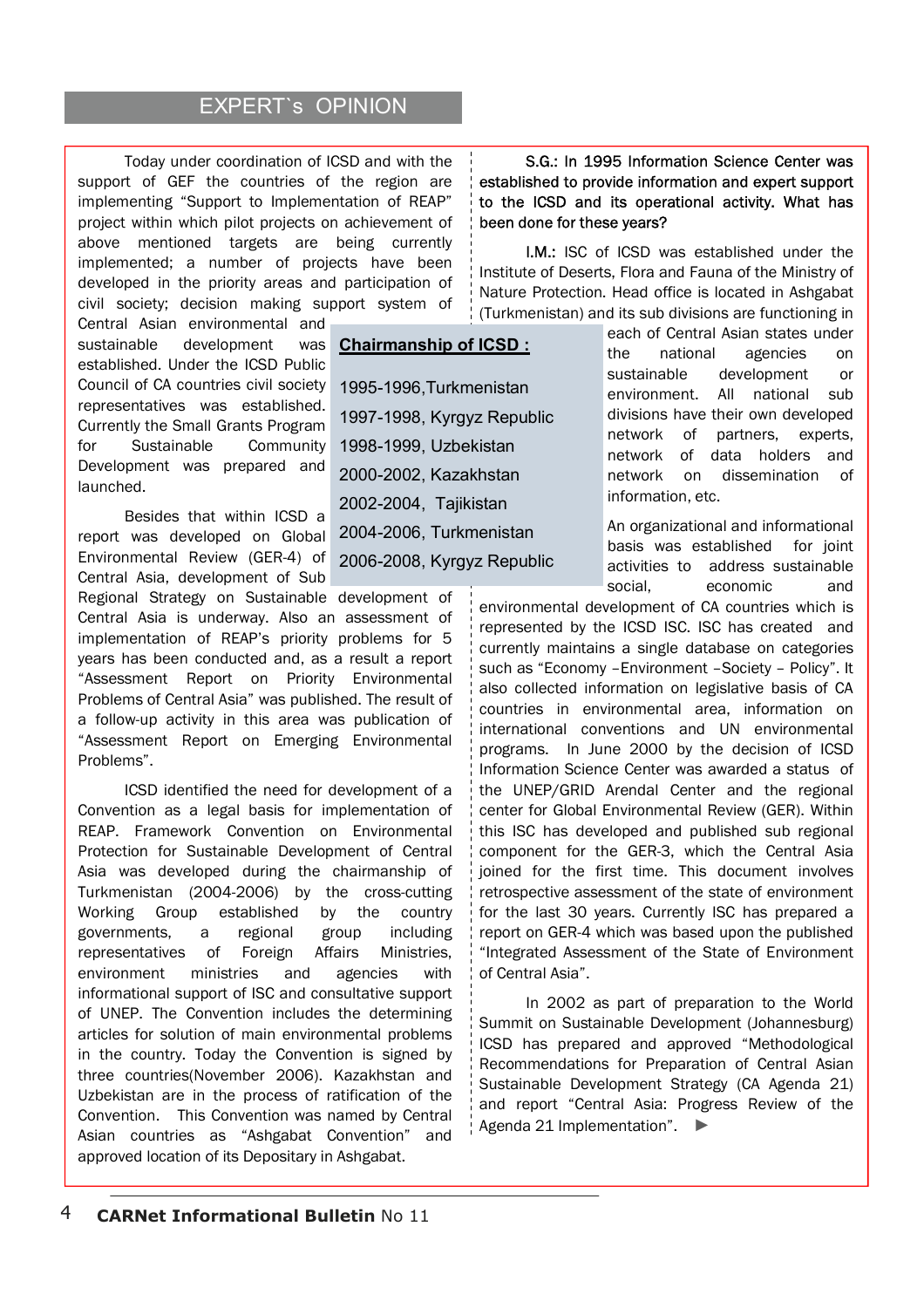In accordance with the ICSD decision ISC is developing Central Asian system of decision making in environment and sustainable development area.

Currently ISC with the support of UNEP is

developing the Sub regional Strategy on Sustainable Development of CA (SSSD).

S.G.: Effectiveness of decisions in many ways depends on availability of quality and sufficient information. How the ICSD is dealing with operative and reliable information support for the processes in environment and sustainable development area?

I.M.: ICSD is now working over establishment of a Geographic Information (GIS) Center that should increase quality of and informed management solutions

through obtaining operative and reliable information on environment. The acquired equipment and software have been approbated in the development process of a series of thematic maps with the use of space photography. Application of GIS technology is planned not only during development of Atlas but also in developing of materials for the Sub Regional Strategy

Special attention was focused on the role of youth in this process and establishment of the youth ecological network in CA. *the beginning on p. 1,2*

 Within the frames of this event, Youth Forum "The Role of Youth in Sustainable Society Development" was held. Representatives of the youth ecological organizations from Kazakhstan, Kyrgyzstan, Tajikistan, Turkmenistan, and Uzbekistan participated in the Forum. At the Forum, the participants shared the experience in the field of nature protection, and promotion of ideas of sustainable development, discussed priorities of development of the youth movement in countries of CA.

Considering the necessity of strengthening cooperation between youth organizations in nature protection and forwarding the ideas of sustainable development, the Youth Forum decided to establish Youth Ecological Network of Central Asia (CA YEN), drafted action plan up to 2008, which was considered as the platform for cooperation of youth ecological



ICSD, Ashgabat, 2006

# EXPERT`s OPINION

for Sustainable Development and Integrated Assessment of the State of Environment, analysis of sustainable development indicators of CA.

ICSD ISC as a regional center for development

of Central Asian environmental decision making system takes part in creating of the best practices database on REAP priorities and emerging environmental problems, publications, projects and programs. ISC ICSD has developed and supports automated multifunctional environmental web portal; actively cooperates with CARNet regional information network in information exchange and involvement of civil society in decision-making process. ISC also publishes information magazine "Sustainable Development Issues of Central Asia" and supports the

section "Aral and its problems" of the international scientific-practical magazine "Problems of Desert Development". ■

> *The interview was prepared by Svetlana Gamolya, NNF CARNet in Turkmenistan*

organizations of CA via implementation of joint programmes and projects. This initiative will allow youth organizations to join their efforts and forward the ideas not only on the local, but also national intergovernmental and subregional levels. The Report on activity of the youth of CA in the field of EP and SD prepared by the group of youth organizations under UNEP project and presented to the meeting of ICSD could be the mechanism for forwarding the interests of YEM of CA.

The first Forum of NGOs of CA established Public Board under ICSD, elected secretariat of PB, approved its plan of actions for 2006 – 2008.

NGO Forum created the basis for uniting NGOs of CA for solving transboundary problems, consolidating the efforts in support of national programmes of sustainable development and Regional Action Plan of environment protection. ■

*Saidrasul Sanginov, NGO "Logos"*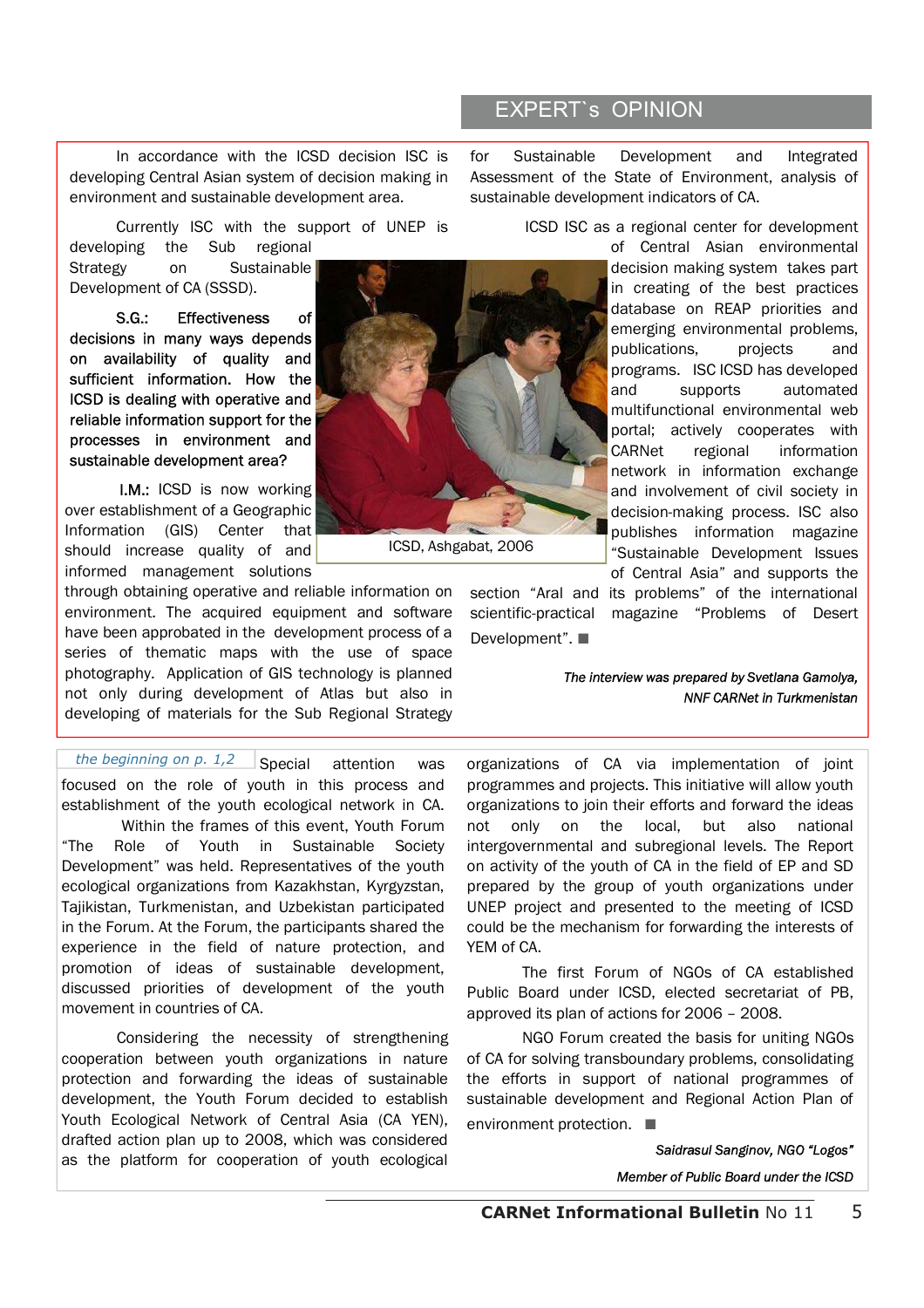# PORTAL`s ANNOUNCEMENTS



# Manual «Biogas Technologies in the Kyrgyz Republic"

The agricultural system of Kyrgyzstan encounter difficulties related with a low soil fertility, rising prices of fuel and fertilizers, worsening environment and rural population poverty. The way of solving the problem could be application of biogas technologies in households. Processing of agricultural wastes: animal manure, herbages and drossy and food waste processed in biogas installations can provide households with gas

for different purposes and highly effective organic bio fertilizes that increase the soil productivity by 10-30%. Within the UNDP "Capacity Building and Environmental Governance for Sustainable Development" project and Small Grants Programme of Global Environmental Facility/ UNDP experts of the Public Foundation "Fluid" published the manual "Biogas technologies in Kyrgyzstan" .

 The manual provides assessment and distribution of best practices on exploitation and building of biogas units in our Kyrgyzstan. For those who would like to install biogas units in their households the manual presents different constructions and a list of component parts, selection criteria for farms and household needs, recommendations, norms of exploitations and facilities for their successful functioning.

 The manual also includes information on the peculiarities of biogas technologies: anaerobic processing of organic wastes (biogas and biofertilizes), on methods, environmental and economic benefits of their application, costs and payback period of biogas installations on farming and Government levels.

 The manual is designed for wide readers: household owners, staff of Scientific and Research Institutes, students and entrepreneurs, working in agricultural sector and farmers. Full version of the Manual is available on the www.caresd.net portal in section "Publications"

## www.caresd.net

### **PUBLICATIONS**

## Water Users Association the Way Toward Rational Use of Water www.caresd.net/wateruser

 Information Network CARNet with the support of the Environment and Energy Unit of the UNDP in Uzbekistan and the UNDP Regional Bratislava Center is opening a new discussion on theme: "Water Users Association – the Way Towards Rational Use of Water".

As the World Practice shows one of the ways of rational use of water resources is establishment of Water Users Association (WUA). Currently water relations improvement processes are underway in Uzbekistan for which Cabinet of Ministers of Uzbekistan adopted resolutions (2003) N320 "On Improvement of Water Management" and N607 "On Accelerated Development of Farm Enterprises in 2005- 2007" which serve a legal base for step by step implementation of market mechanisms in water management.

For more effective discussion the theme is subdivided into two sub themes:

#1. "Legal Basis for Regulating Water Users Association Formation and Development"

#2. "Capacity Building of WUA for effective Water Resources Management"

Moderator: Ulugbek Islamov, Advisor on Irrigation and Land Degradation of the Environment and Energy Unit of the UNDP in Uzbekistan. ulugbek.islamov@nature.uz

 Discussion will last: From 22 December 2006 – 20 February 2007

We invite participants to the discussion and thank you in anticipation for your comments.

# **CONFERENCES, COMPETITIONS**

# **THE FOURTH WORLD CONGRESS ON ENVIRONMENTAL EDUCATION**

The World Congress is to be held in South Africa from 2 to 6 July 2007 during which the World Association on Environmental Education is planned to be established to take place.

Congress participants will be politicians, researchers and educators. Organizers of the meeting hope that participants will manage to make appreciable contribution to achievement of goals of such UN Decade on Education for the Interests of Sustainable Development. The Millennium Development Goals, Education for All, etc.

Abstracts of speeches and publications in English should be sent on e-mail address which you can find at:

### http://www.weec2007.com/abstracts.php

Registration form and additional information on Congress are available at: www.weec2007.com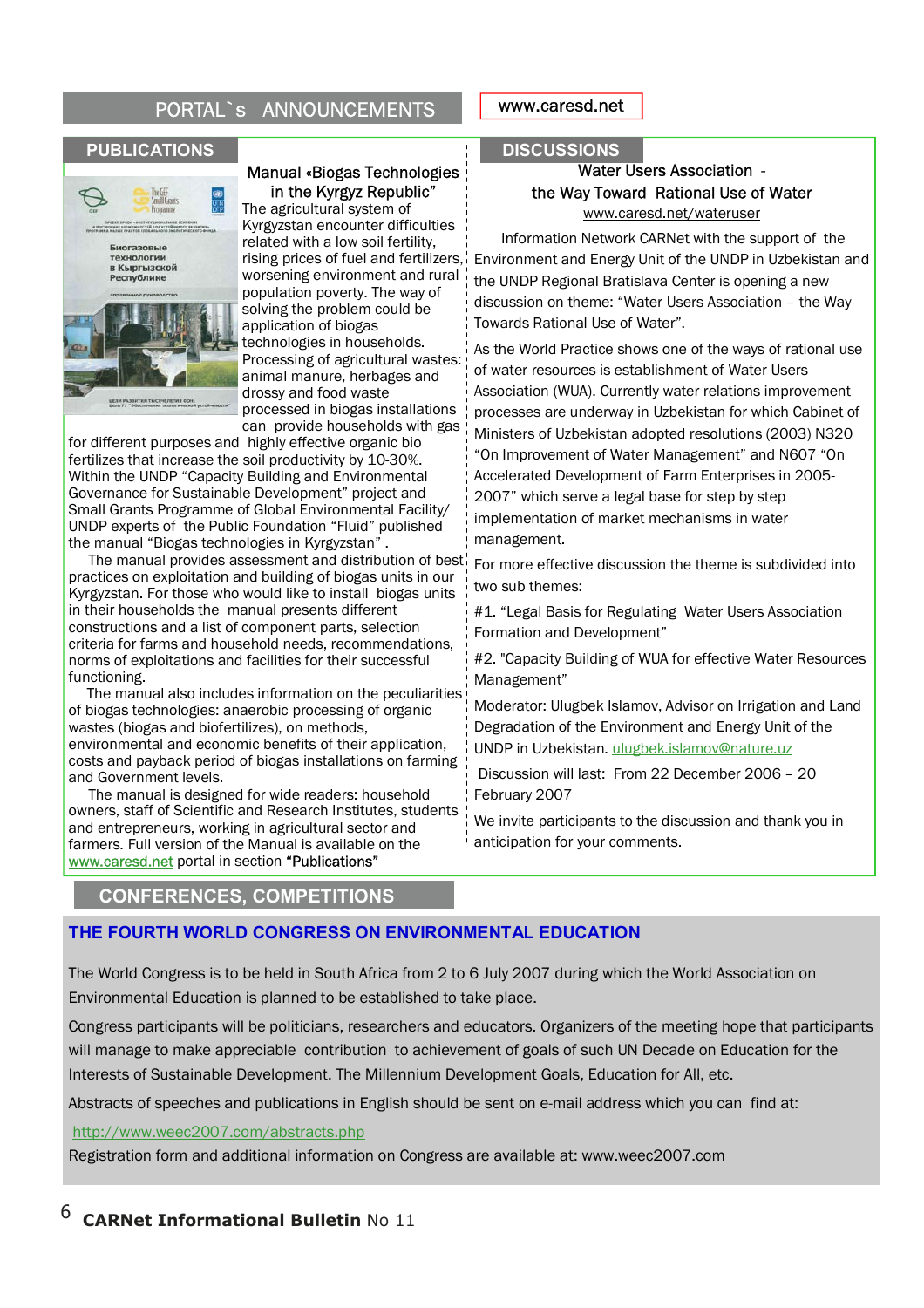# Towards Belgrade:

# Preparation to the 6<sup>th</sup> Conference of Environmental Ministers<br>Aliya Tonkobaeva,

10-12 October 2007 the 6th European Conference of Environmental Ministers (further Belgrade 2007) will be held in Belgrade at which heads of environmental ministries of 56 countries are to assess implementation of the decisions adopted at the 5th Kiev Conference of Environmental Ministers in 2003. This includes the implementation progress of the Environmental Strategy of Eastern Europe, Caucasus and Central Asia (further – EECCA Eco Strategy). An active part in discussion of implementation of the Eco Strategy and preparation to Belgrade -2007 will be taken by non-governmental organizations (NGO) – more than 700 NGOs of EECCA region are involved in this activity.

2-3 November 2006 within preparation to Belgrade -2007 Almaty hosted the meeting of Central Asian (CA) NGOs. The meeting was organized by the EAP Working Group of the European Eco-Forum, EAP Special Task Force (STF) and Kazakh Public Organization «Greenwomen». At this meeting representative of the European Eco-Forum, Olga Ponizova has presented projects of the *Review of Public Participation in the Process of Taking up the Ecologically Important Decisions in EECCA* and *Assessment of Goals Implementation "Ecological Education" of the EECCA Eco Strategy from the perspective of NGO.* 

In the project on Estimation of public participation in taking up ecologically important decisions all EECCA countries are evaluated on a number of criteria. The preliminary data of the study highlights the following positive moments:

- Consultative Boards of NGO are functioning in Kazakhstan, Kyrgyzstan, Uzbekistan and Turkmenistan under the environment ministries/ committees and other state bodies;

- The state of the environment reports are published in all CA countries and on a regular basis in Kyrgyzstan, Uzbekistan and Tajikistan (annually, once in 3 and 2 years accordingly);

- In all these countries state of the environment

CARNet National Co-ordinator in Kazakhstan

reports are disseminated either in print or electronic form (Kazakhstan, Kyrgyzstan, Uzbekistan) or only in print form (Turkmenistan, Tajikistan);

Currently all relevant ministries/committees of all CA countries except Turkmenistan (web site of the State Committee on Environment Protection and Forestry of Tajikistan is currently under reconstruction) have their regularly updated official web sites.

In the course of the discussion CA NGOs have noted and proposed to include into the document of Estimation the following *achievements* in the area of public participation in the process of ecologically important decision-making in our region:

- Legislative consolidation of public participation in environmental impact assessment procedures;

- Establishment of public councils having consultative status under the relevant ministries/ committees;



*Participants of Almaty Meeting of NGO* 

- Providing the governmental support to projects of environmental NGOs;

- Expanding capacities for discussion of environmental programs and draft legislation, etc.

Along with the achievement, participants of the meeting stressed a set of *problems* in the area of public participation among which were: ►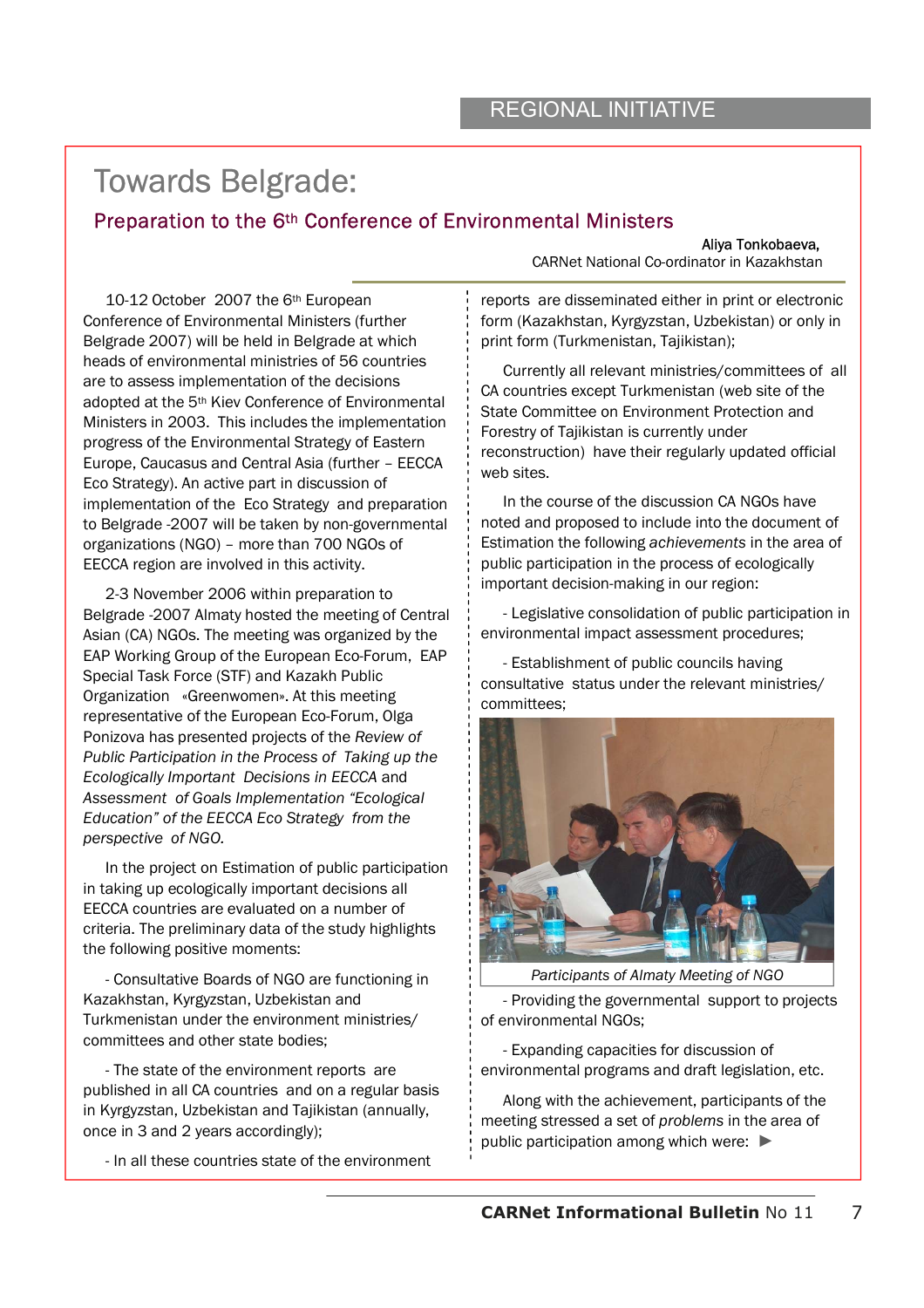# REGIONAL INITIATIVE

- Underdevelopment of institutional base of CA governments for fulfilling of undertaken commitments;

- Lack of transparency in the process of taking up ecologically important decisions;

- Limited access to information due to weak development and use of informationcommunication technologies, etc.

At the meeting Bulat Essekin, Executive Director of Central Asian Regional Environmental Center, presented information on the progress made in implementing of Central Asian Initiative on Sustainable Development (CAISD) (the initiative was also approved at Kiev Ministerial Conference). The report of CAREC highlighted

achievements in implementing of CAISD on political and expert level and in the area of environmental education. To build a dialogue and promote public participation CAREC cooperates with international organizations such as European Committee, OSCE, OECD, Global Water Partnership as well as

Governments of Germany and USA. Within this activity grant programs for Caspian coastal communities have been carried out in support of sustainable business and farming development in Kazakhstan, Turkmenistan, Russia and Azerbaijan (total 150 projects were supported); NGO projects from CA countries within preparation to the 2nd Meeting of the Aarhus Conventions parties aimed at the CAISD (23 projects) and workshops within preparation to the same meeting were supported; a project on public participation in rehabilitation of local water

Programs and projects carried out with the support of donors, governments and private sector in CA not always coordinate their actions and often duplicate each other. On the suggestion of CA countries issue on CAI has been included in the agenda of Belgrade - 2007.

# *Environment for Europe: Ministerial Conference*

1991 Dobris, Czechoslovakia 1993 Lucerne, Switzerland 1995 Sofia, Bulgaria 1998 Aarhus, Denmark 2003 Kiev, Ukraine 2007 Belgrade, Serbia

Almaty meeting of CA NGOs has become one of the events in the run-up to the Belgrade Conference, which is taking place both on official (http:// www.unece.org/env/efe/welcome.html), and unofficial levels among environmental NGOs. An organizer of the preparation process among NGOs is Pan-European Coalition of Environmental NGOs –European Eco Forum.

NGO is involved in the preparation process to Belgrade-2007 through informing, consulting (providing draft documents – discussion through e-mails or participation in activities of Eco Forum) and participation in meetings within EAP STF.

More detailed information on preparation process to the 6th Conference of Environmental Ministers

> carried out by the European Eco Forum is available on the site of Eco-Forum www.eco-forum.org. On this site one can contact with coordinators of thematic groups and learn about the current and upcoming events and discussions. Here one can leave comments and suggest positions, documents, etc., and inform on their activity and plans as well as lobby their governments.

eecoforumnews@inbox.ru – subscription to electronic bulletin of the European Eco-Forum.

For more details on preparation

of NGO to Belgrade Conference on the issues of environmental policy in EECCA countries visit: http:// www.ecoaccord.org. To subscribe for newsletter and electronic discussion, please, send a message to: eecca\_env\_strategy-unsubscribe@yahoogroups.com.

# Web sites of CA:

*- Ministry of Environment of Kazakhstan www.nature.kz;* 

*- State Agency on Environment Protection and Forestry under the Government of the KR www.ecokg.caresd.net;* 

*- State Nature Protection Committee of Uzbekistan - www.uznature.uz;* 

*- State Committee on Environment Protection and Forestry of Tajikistan http://www.mop.tojikiston.com (currently under reconstruction);* 

*- Turkmenistan: under reconstruction* 

supply system was implemented which resulted in development of innovative mechanisms of sustainable financing; an electronic library "Water Partnership" www.carec.kz/water was established.

In his report Mr. Essekin stressed the problem of lack of cooperation in implementing of CAISD.

8 **CARNet Informational Bulletin** No 11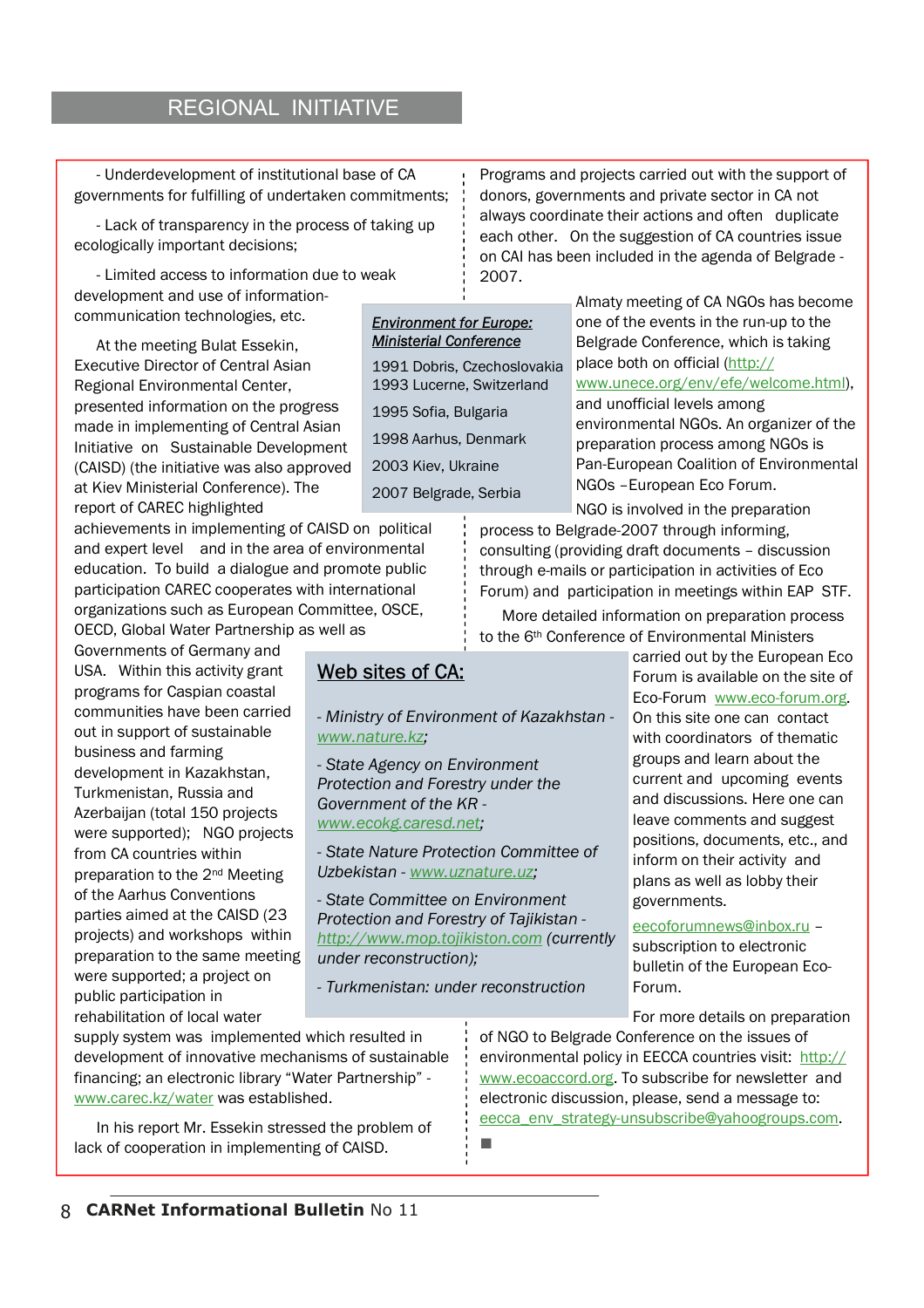CARNet Informational Network is an effective tool of information and analytical support and activation of civil society in Central Asia

### Vladimir Grebnev, CARNet Regional Co-ordinator Alexey Kobzev, CARNet National Co-ordinator in Uzbekistan

*In the end of 20-th century non-effective nature protection policy led to considerable environmental degradation in many countries of the world, and also in Central Asia region (CA). Awareness of the necessity of joint decision making regarding environmental issues in the region results in the problem of creation of effective mechanisms for improvement of decisionmaking and development of the dialogue between the governmental structures, wide public and the specialists. One of these mechanisms is «Digital Informational Network on Environment and Sustainable Development in Central Asia and Russia – CARNet"* 

*CARNet network* was initiated in 2004 with the support of the UNDP Regional Center for Europe and CIS and the UNDP Offices in Central Asian countries. The main area of CARNet activity is promotion of sustainable development concept, enhancing public awareness and participation in forming of sustainable development policy using new informationcommunication technologies (ICT) and existing

experience and best practices. The CARNet activity seeks to increase capacity of civil society to *results of analytical researches*  participate in implementing of National and Regional Environmental Action Plans (REAP) and to achieve the Goal 3 "Enhancing public participation in decision-making process" of the Concept of REAP Implementation. It also focuses on implementing of sustainable development strategies in a broader context – the UN Millennium Development Sustainable Development of Central Goals with the main emphasis *Asia and Russia* put on the Goal 7 "Ensuring

environmental sustainability" and the Goal 8 "Global partnership for development". A special attention is given to the Goal 3 "Promoting gender equality and empowerment of women" within achievement of sustainable development and use of ICT. The network's activity areas are based on commitments of the member countries under the "Aarhus Convention on Access to Information, Public Participation in

Decision-making and Justice on Environmental Matters".

CARNet Informational Network activity was officially supported at the Interstate Committee on Sustainable Development (ICSD) sessions: www.caresd.net was first presented in Dushanbe (Resolution N4 of 25.02.2004), then CARNet Informational Network was launched in Ashgabat (Resolution N6 of 06.11.2004). Besides that in the Act "On Public Council under the ICSD" approved by the ICSD (Resolution N5 of 06.11.2004) the CARNet Network was identified as an effective tool for disseminating of information.

During the period from 2004 to 2006 CARNet Network has been actively working to achieve the following goals:

- elaboration of an effective mechanism for information-analytical support to and involvement of civil society of Central Asia in sustainable development process;

- capacity building of NGOs and governmental bodies staff in ICT and collection, processing,

> generating and dissemination of information;

improvement of general information and analytical support in sustainable development and achievement of the Millennium Development Goals in Central Asia (CA).

The platform for presenting information and joining efforts of all CARNet members and, not only, is a bilingual (Russian and English) Internet portal "Central Asia and Russia Environment and Sustainable

Development Network" hosted at www.caresd.net. This web resource was created in 2003 by the UNDP Office in Kazakhstan with the support of "Capacity 21" UNDP Regional Fund and has taken in itself the best practices of Sustainable Development Network Program (SDNP), which was the first large-scale attempt taken in 90ss to use ICT for environmental purposes.

 *CARNet bases its strategy on the conducted by such organisations as UN, The World Bank, UNDP, The Asian Development Bank, European Economic Commission, etc. Since 2004, for the purpose of better understanding of the situation and getting feedback from target groups, CARNet has conducted its own annual research based on unique methodology: "Informational Priorities and Needs of Civil Society and Decision Makers in the Area of Environment and*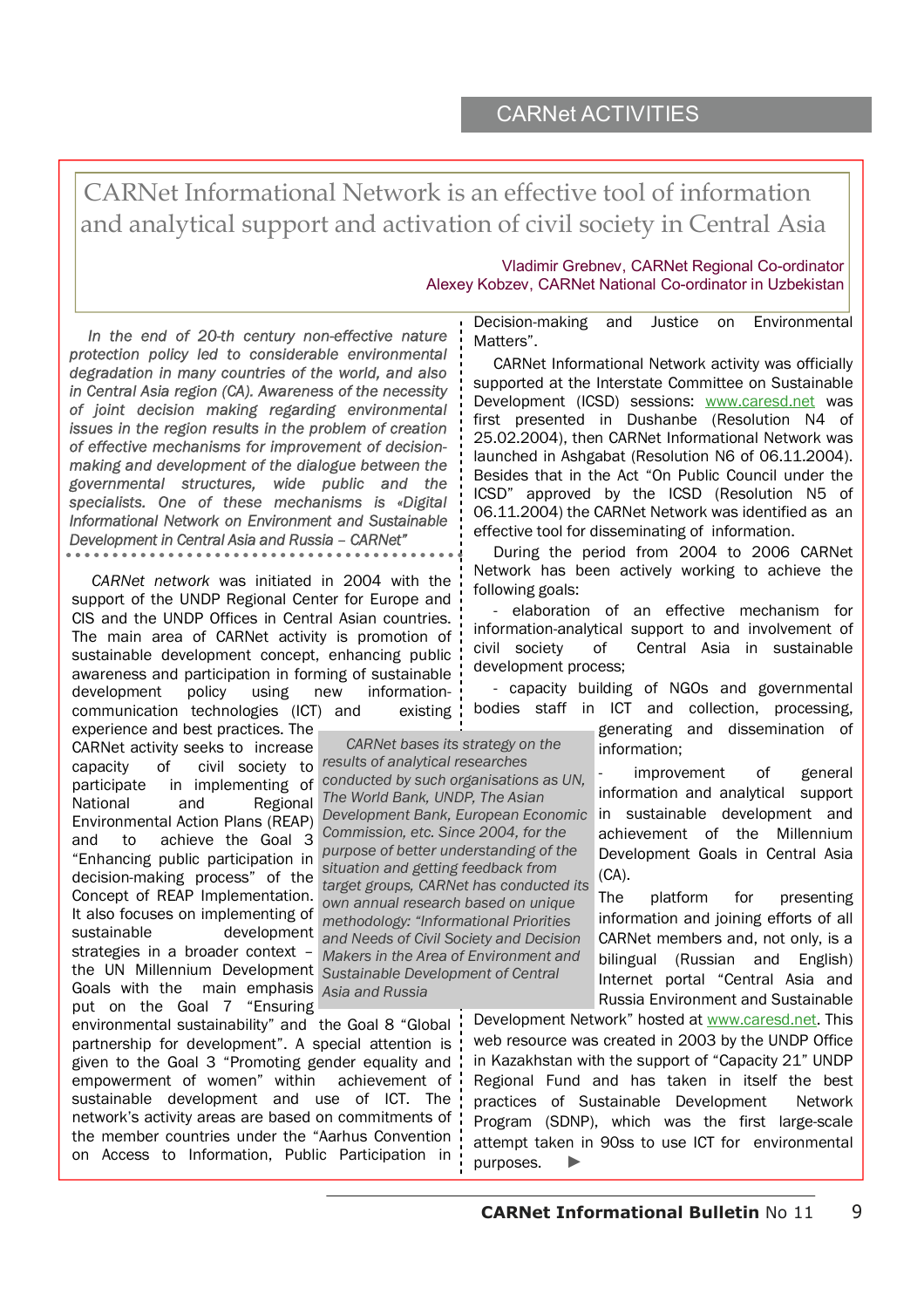# CARNet ACTIVITIES

CARNet bases its strategy on the results of analytical researches conducted by such organisations as UN, The World Bank, UNDP, The Asian Development Bank, European Economic Commission, etc. Since 2004, for the purpose of better understanding of the situation and getting feedback from target groups, CARNet has conducted its own annual research based on unique methodology: "Information demands and opportunities of the civil society and the bodies empowered with decision making in the sphere of nature protection and sustainable development in Central Asia and Russia". The results of surveys in the form of analytical reports are published on www.caresd.net portal, and print and CD versions are disseminated among stakeholders. It is notable that the results of these surveys have been used by donor organizations of the region and leading NGOs in developing of their activity programs and projects.

The Informational Network CARNet is a pioneer to use and popularize ICT actively in promoting sustainable development issues. Particularly, it has initiated the following regional electronic discussions:

- "Problems of Irrational Land Use and Soil Degradation in Agriculture of Central Asia" - jointly with the Science-Research Hydrometeorology Institute under Uzgidromet in the run-up to the 7th Conference of UN Convention to Combat Desertification (17- 28.10.05, Nairobi, Kenia) and under the Central Asian Countries Initiative on Land Management;

- "Integrated Management of Water

*The Work Meeting of CARNet, 2006*

Resources – a Basis for Prevention of Conflicts in Central Asia" – jointly with Science-Information Center of the Interstate Water Coordination Committee of Central Asia (ISC ICWC), in the run-up of International Conference on Regional Cooperation in Basins of Transboundary Rivers (30 May – 1 June, 2005, Dushanbe)*;*

- "Gender Aspects of Sustainable Development and Environmental Protection" – jointly with the initiative "Gender and Water" ISC ICWC and UNIFEM in CIS, etc.

Outcomes of each discussion have been

summarized in the form of analytical reports and published in Internet on www.caresd.net, www.cawaterinfo.net portals and disseminated in printed form among different stakeholders.

The portal also provides virtual platform for discussion and commenting of draft legal-regulatory documents and publications on environment and sustainable development. Currently the draft law of the Kyrgyz Republic "On Specially Protected Nature Territories" and publication "How the public can participate in solid waste management" are brought to discussion.

One of the know-how used by CARNet are the electronic information campaigns such as:

-*"Ratification of Stockholm Convention in Kyrgyzstan";* 

 *- "Ratification of Stockholm Convention in Tajikistan";* 

 *- "Development of Environmental Code of Kyrgyz Republic";* 

*- "Development of Environmental Code of the Republic of Kazakhstan", etc.* 

The Network also organizes training courses for

NGOs and governmental body staff in ICT areas, participants of which obtain skills in working with information: information search in Internet, Internet- Journalism, processing information and analytical materials, interaction with mass media, etc. These courses were attended by total of 120 representatives from NGOs and governmental bodies of Central Asian countries. One more practice area of CARNet is providing support to

development and promotion of local environmental initiatives in countries of the region. One of the examples of such work, which was jointly carried out by the OSCE and local NGO, is establishment of a youth movement "Green Patrols" in Tajikistan.

Today www.caresd.net portal has more than 100 analytical articles, materials and over 1000 news published on events in CA and the world in environment and sustainable development area. For this period CARNet published 11 issues of information bulletins devoted to urgent sustainable development issues in CA. ►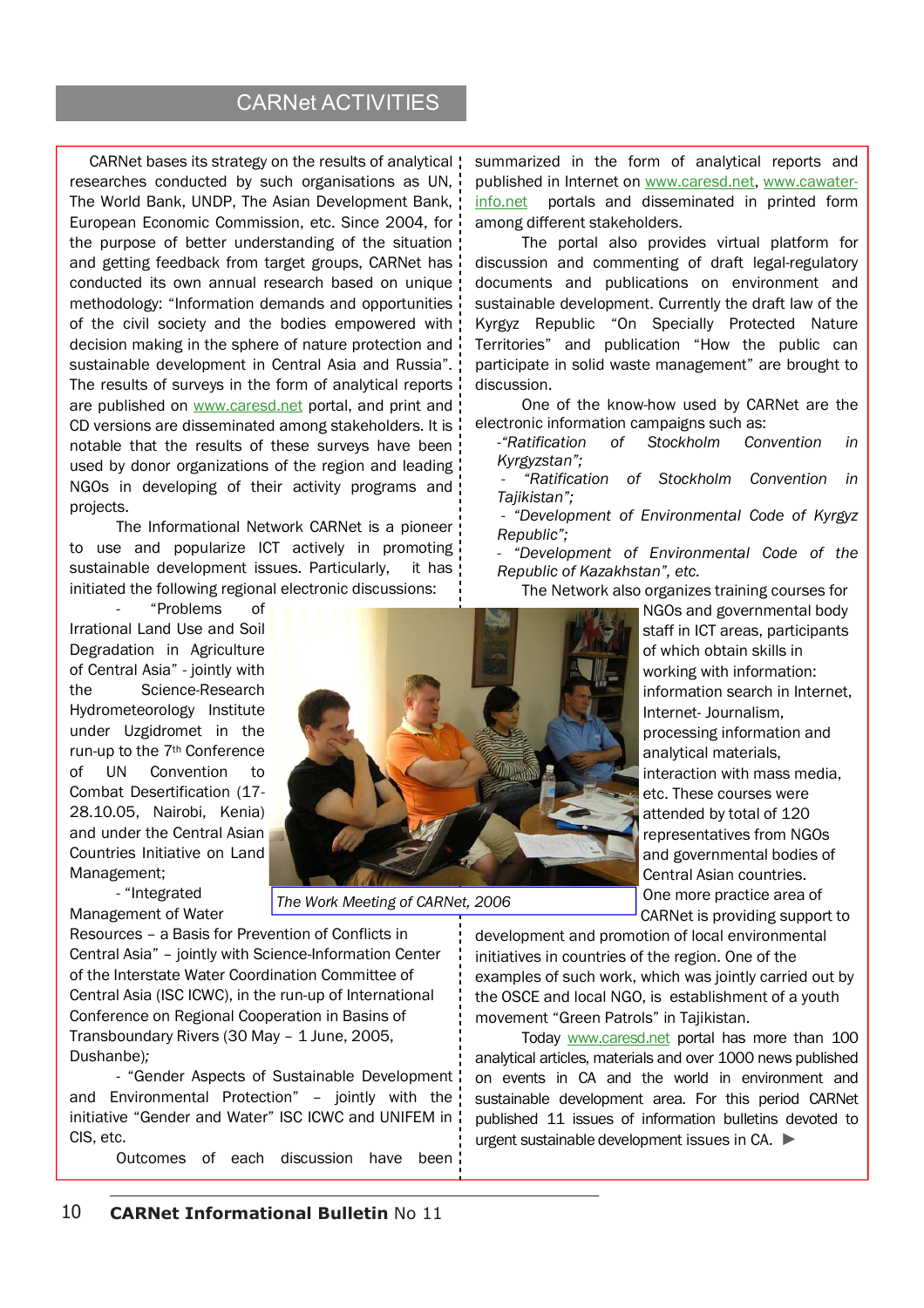The bulletin issue N10 "The Aarhus Convention in Central Asia", in particular, was noted by the Secretariat of the Aarhus Convention, as one of the best information-analytical materials in CA countries. Press service of CARNet, for the current period, is the most referenced source on environmental and sustainable development issues in Central Asian region. For 2 years the attendance and reading rate of the portal increased by 20 times and has 6000 visits monthly.

Network also provides active support to NGOs and governmental bodies to develop and promote

digital information resources. Today the portal hosts 20 sites of different initiatives and organizations such as: - *PO "Independent Environmental Expertise";* 

*- Institute of Water Problems and Hydroenergy, KR National Science Academy;* 

*- KR State Agency on Environment Protection and Forestry (SAEP&F KR);* 

*- "Integrated Water Resources Management in the Republic of Kazakhstan";* 

*- "International Ecological Forum in the Republic of Tajikistan";* 

*- The European Union project in Uzbekistan "Technical assistance to Central Asian countries with respect to their global climate change commitments", etc.* 

Each owner of the site hosted by the CARNet portal is provided with its own address in Internet, technical support and independent management of site content. It is notable that jointly developed site of SAEP&F (www.ecokg.caresd.net) was rated as the most frequently visited environmental government body in CA. This was achieved due to the open access provided to both background information on the Agency and current information on the state of environment in the country.

CARNet is actively popularizing problems of sustainable development through the use of ICT possibilities. One of such examples can be organized in 2006 the exhibition of virtual caricatures and paintings by Prof. E. Shukurov timed to the World Environment Day, in which the master through the prism of humor and non-standard approach reflected problems that Central Asian countries have in environment and sustainable development area as well

*In collaboration with all stakeholders CARNet Network promotes information on project results and activities of organizations using ICT and by collecting and disseminating most effective and successful ways of implementing sustainable development initiatives.* 

# CARNet ACTIVITIES

as the issues on cooperation between donor, NGO and government organizations.

In 2005 CARNet has participated and won the tender for establishment of a sub regional unit of the "Capacity 21" Information and Learning Network in countries of Central Asia. This sub project was launched In April 2006 and is still functioning. Within the ILN activity a number of trainings have been conducted on localization of the Millennium Development Goals as well as on knowledge systemization and management. Besides, in

> collaboration with the UN Resident Coordinator System in Uzbekistan, web resource on Youth Initiatives for achievement of the Millennium Development Goals was created and hosted at the portal.

> In December 2006 the "Best Practices Competition in Sustainable development of Central Asia" was launched, which aims to collect and popularize best practices of projects and initiatives implemented by public, non-governmental and international organizations, local communities and

private structure. By conducting this competition and creating the Best Practices database, the ILN/CARNet popularizes and supports implementation of the Millennium Development Goals in Central Asia through providing wider access to innovative methods and concrete examples of solution to problems of sustainable development.

UNDP and other international organizations are implementing many projects and initiatives in sustainable development and promoting civil society ideas both at regional and national levels. At the same time results of their activities, effective impacts of projects, best practices and know–how remain unknown and inaccessible to broad population for further dissemination and replication. This tendency is especially traced in transfer of knowledge from one country to another or between projects, when information on realized activity is available but fragmented as it`s uncoordinated and filtrated at local level. In collaboration with all stakeholders CARNet Network promotes information on project results and activities of organizations using ICT and by collecting and disseminating most effective and successful ways

of implementing sustainable development initiatives. ■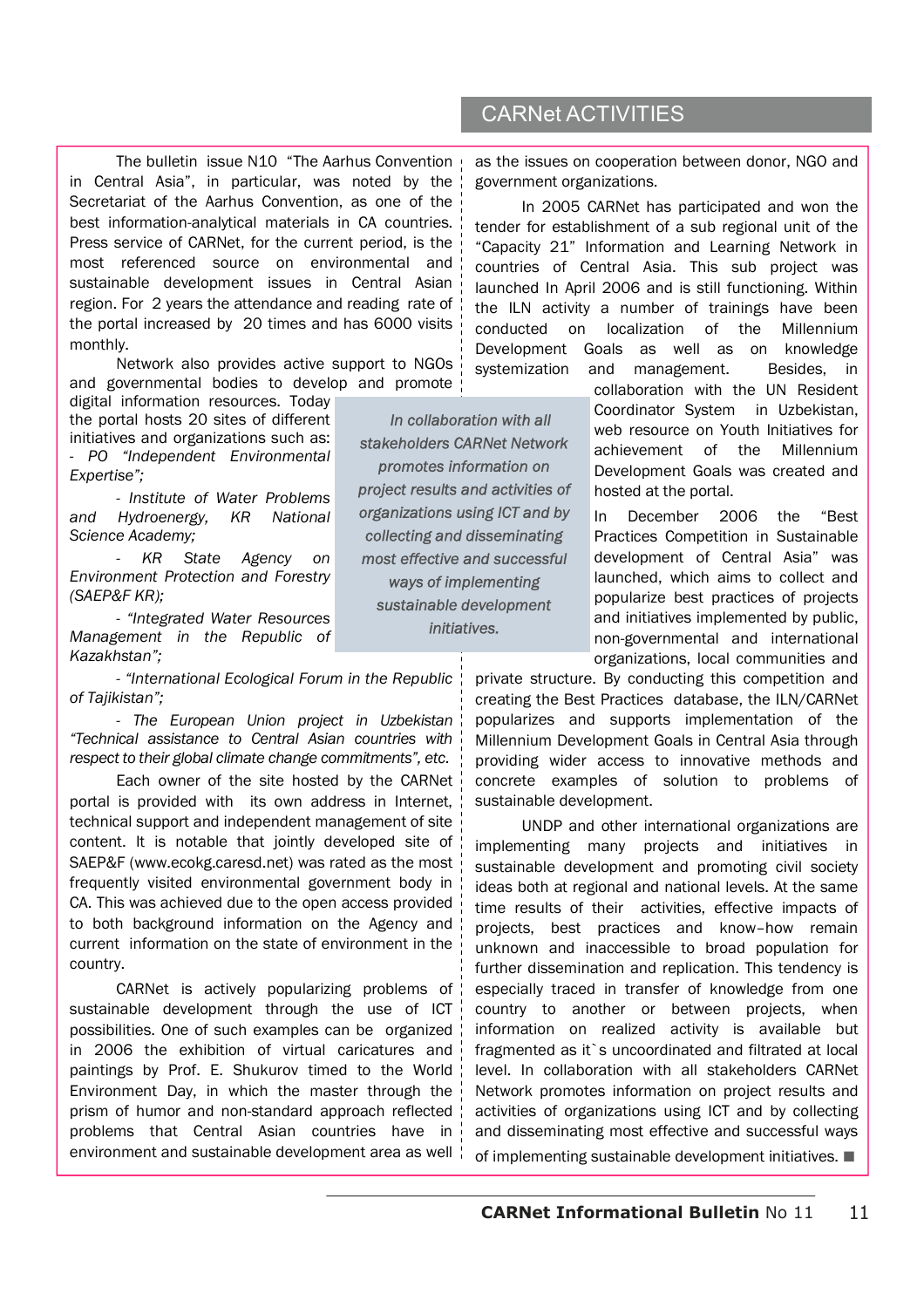# Basin Committee:

# Democratization of the water management policy

*Kazakhstan is the first* 

*country in Central Asia with the network of river BCs. After eight BCs are established, water management will become more democratic.* 

*Interview with Jenat Alyahasov, the expert on establishment of Basin Committee and Igor Petrakov, legal consultant on Basin issues the team of UNDP project Development of the National Plan for Integrated Water Resources Management.* 

*The discussion is held by Aliya Tonkobaeva, CARNet National Co-ordinator in Kazakhstan*

Aliya Tonkobaeva (АТ): Janat Alyahasovich, Igor Alekseevich, your project supports establishment of Basin Committee (BC) in Kazakhstan as it was provided by the *Water Code of* 2003. Why is this being done only this year?

Igor Petrakov (IP): The order of the Committee for Water Resources of the Ministry of Agriculture of ROK "On Basin Committee" was issued on April 21, 2004 as the follow up of the Water Code. This order approves *Sample Regulations on the Basin Committee* which, having the form of recommendation makes provision for establishing BC and organizing the work on development and signing Basin agreements. The order has the major weakness – there are no dates of implementation of

tasks. The main reason why-----provisions of the Water Code and the abovementioned Order were not met was the absence of funds and the methodoly of development of BC.

Technical assistance of UNDP under Development of the National Plan for Integrated Water Resources Management and Saving in Kazakhstan allowed starting the work on BC.

## АТ: What have been done for establishing BC? In what Basins were the first Committees established?

Janat Alyahasov (JА): The role, procedures of BC operation in Kazakhstan were discussed in 2004 with participation of representatives of scientific community, water sector experts, and water users. In 2005 actual implementation of project objectives coordinated with all stakeholders which provides assistance in preparing the *National Plan for Integrated Water Resources Management in Kazakhstan,* support in preparing BC and finalizing development of the *Strategy on Achieving the Millenium Development Goals concerning the access to the quality drinking water*.

In В 2004-05 the Project Group was working on preparing BC in Balhash-Alakolsky and Nura-Syrysusky Basins. The primary measures were focused on establishment of sustainable structure for BC functioning, as well as on informing all stakeholders, target groups in the first place, on the process of establishment. Balhash-Alakolsky basis was the pilot one where the first BC was established. Required methodical recommendations and documents for assisting in establishment of BC were prepared, training and working meetings were organized, established and information documents for Balhash-Alakolsky BC were prepared. In September 2005, the first meeting of Balhash-Alakolsky BC was held. The representatives of city and oblast maslihats and akimats, the leaders of territorial and state bodies, representatives of water

> users and nongovernmental organizations participated in the meeting. The tender for establishing the second BC in Nura-Syrysusky Basin was won by NGO EcoCenter from Karaganda supported by our project.

> АТ: What is the objective of BC? What is the difference between BCs in Kazakhstan and those that are operating in other countries?

IP: BCs are not the bodies that manage water resources. This is

done by the Basin Water Boards (BWB). BCs are consulting and representative bodies which include various water users. They ensure fulfillment of requirements of water users and their participation in water management. BWB being the body that manages water resources should respond to these requirements. ►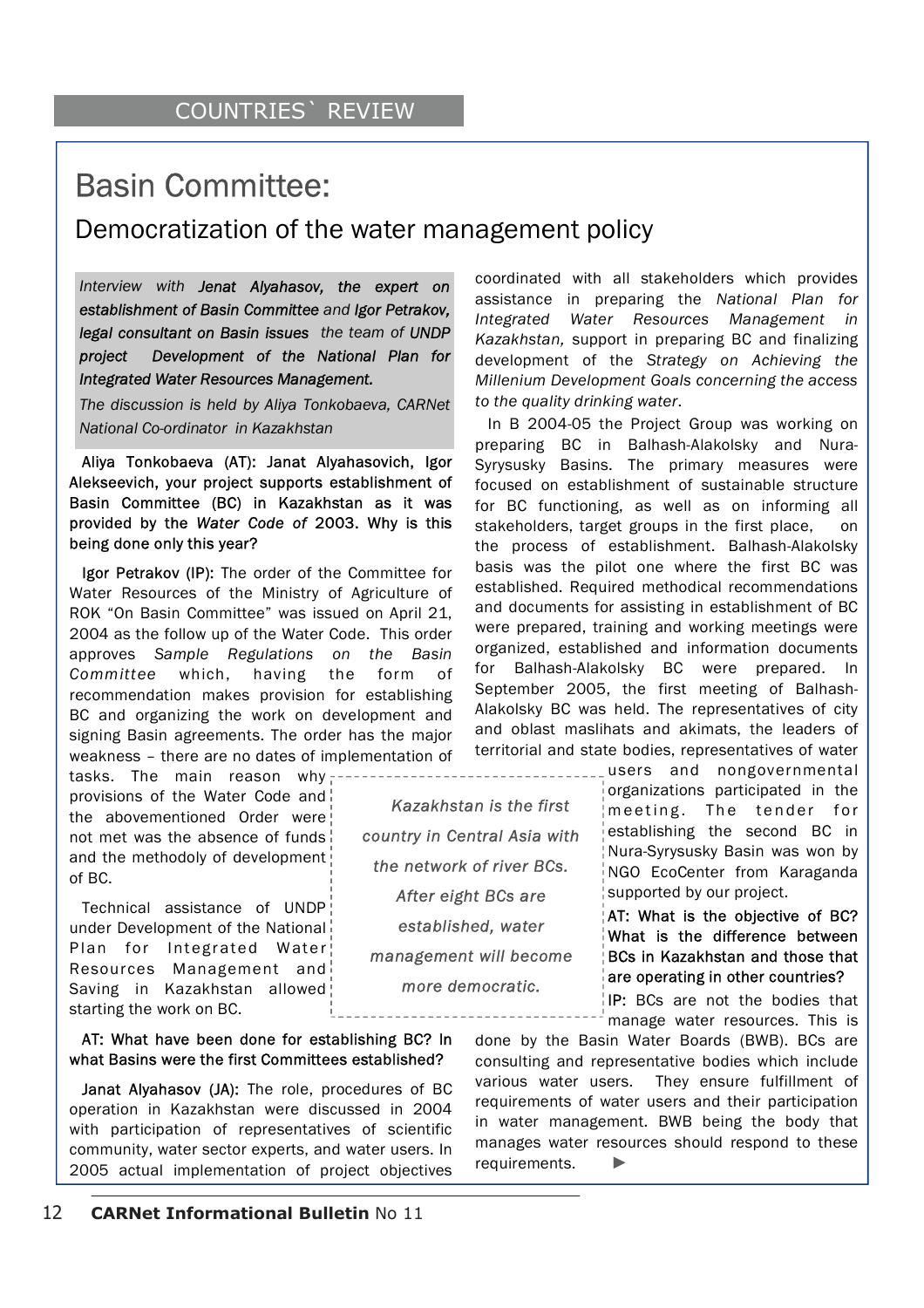## The respond of BWB should be based on the actions that would provide adequate water supply, including protection of water resources and watershed

Kazakhstan is the first country in Central Asia with the network of river BCs. After eight BCs are established, water management will become more democratic. Establishment of BCs in Kazakhstan may be an intermediate stage. The BCS, in their current form, will be functioning over next 20 years, and then they may evolve for example into such structure that is operating in France where the main objective is the control of water tariffs. In France it is river BCs are the bodies that decide on the level of water tariffs if the water is supplied by private companies.

## АТ: What was the first response of potential stakeholders to establishment of BCs?

JA: At the meetings of stakeholders held in all basins of the Republic nobody objected to establishment of BC. Probably this is explained by well done preparation and information campaign under our project.

## АТ: Who are the participants of BC? What is the role of public sector, NGO in operation of BC?

JA: BC is composed of director of the respective BVU, the leaders of governmental and executive bodies of oblast level, the leaders of territorial state bodies, representatives of water users and public organizations.

The level of involvement of public into operation of BC may change from simple information on planned activities to consultations and then full scale participation of public in decision making. This opens an opportunity and the ways to inform those who make decisions on the interests and opinion of various sides. In spite of the fact that there are no any legal regulations on the extent of involvement of public, these processes may substantially impact decisions on water management.

Large scale participation in management is a rare case that is why most of official are not inclined to share their responsibilities assuming that they bear responsibility on behalf of wide layers of population.

# COUNTRIES` REVIEW

## АТ: To-day six BCs are established in Kazakhstan. Is there a progress and are there problems in their work?

JA: Speaking about the progress in the first place we should note the interest of all involved parties to the operation of BC. Attention of the state bodies and public is focused on existing problems, and these problems are discussed constructively. In addition local authorities started financing some projects on water resources.

First of all, we should notice that there are no enough specialists in BVU that could organize



Photo: Anar Tleulesova, Director of Balkhash-Alakol Basin Authority (RBA), Chairman of Balkhash-Alakol Basin Council (BC)

day-to-day activity of BVU. Insufficient financing of BVU by the state, though the Water Code makes provision for this, is another problem. Another important issue is low level of cooperation in agricultural water use. That is why the interests of agricultural water users are so poorly represented. Most of problems are caused by the low status of WRC.

## АТ: You mentioned one very important document – the basin agreement. Would you please tell us about it? What is its main objective?

IP: Basin agreement is signed in compliance with Article 9 of Convention of Protection and use of transboundary water flows and international (*Helsinki, March 17, 1992)*. It legally fixes voluntary joining of efforts of the parties ►

*to be continued on p. 15*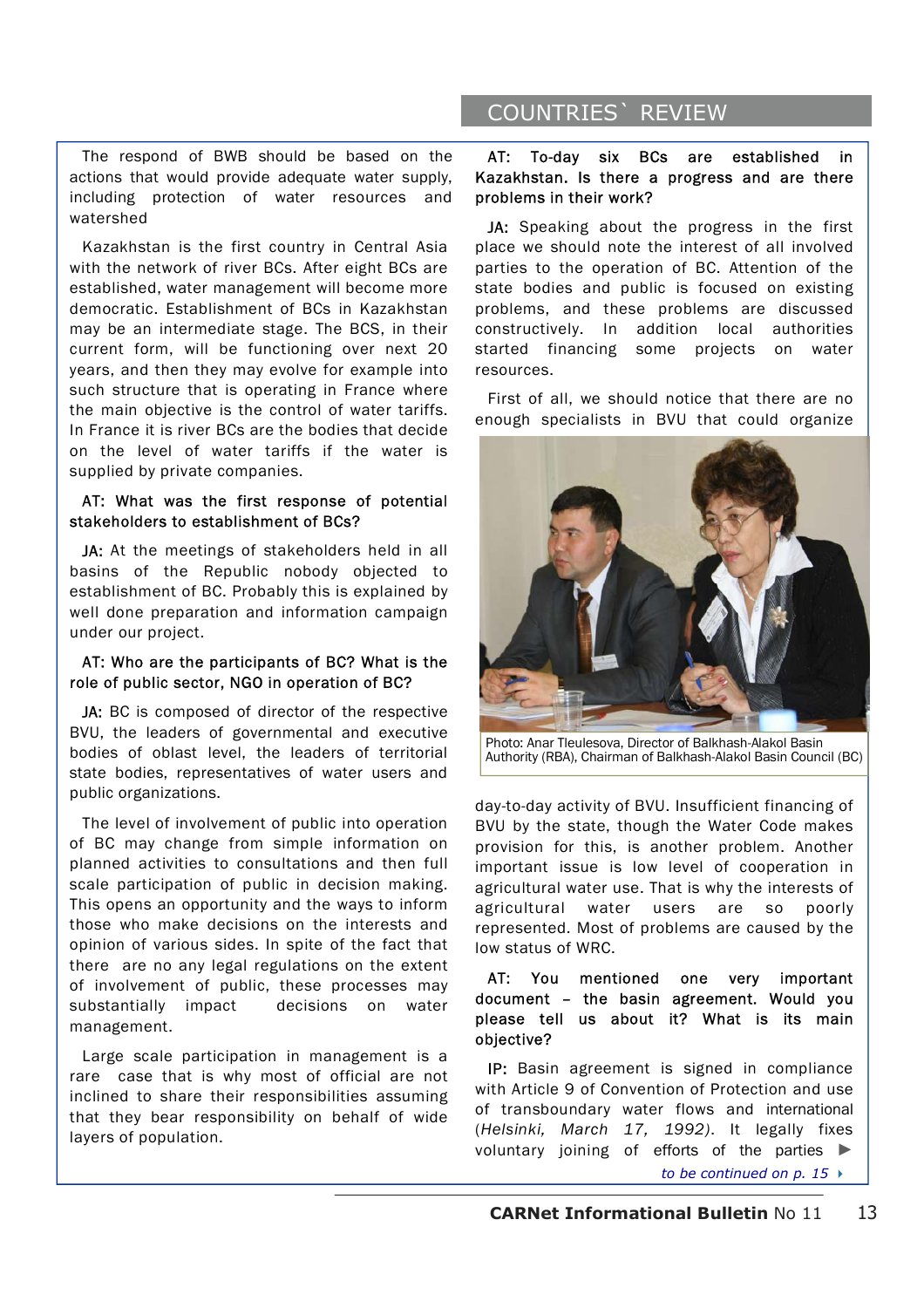# Information on Ecoforum of NGOs of Uzbekistan

 *Saidrasul Sanginov, NGO «Logos» Chairman of Ecoforum of Uzbekistan's* 

The first nongovernmental ecological organizations are operating in Uzbekistan for more than fifteen years. They were established in the end of 80-s of the last century in respond to aggravation of environment degradation in the Aral Sea zone and he basins of the largest rivers. Over these years they implemented a number of important projects and activities on informing the population on environment state and measures for its improvement. NGOS were very active in Karakalpakstan, Fergana and Tashkent oblasts.

However, in the end of 90-s the situation changed: in dozens of settlements of Uzbekistan a number of new NGOs and IGs were established. Now ecological NGOs are operating in Karakalpakstan, Khoresm, Kaskadarya, Surhandarya Samarkand, Buckhara, Fergana, Andijan, Tashkent and other cities. They educate the population on ecological issues, raise awareness and promote environment hygienic norms, carry out activities together with the state entities for promoting participation of public in decision making on environmental issues.

 At the seminars and meetings of the leaders of ecological NGO the issue of the forum of ecological NGO was discussed several times. There were at least two attempts. Initiative groups were established,

certain preparation of Ecoforum was conducted. But different reasons did not allow conducting the forum.

In December 2001 at the seminar "Basic principles of NGO activities" organized under ISAR/ USAID program "Provinces" it was again decided to start preparation of Ecoforum. Available experience of foreign countries, in particular in Central Asian countries, was studied, and the model adequate to conditions of Uzbekistan was

developed. The concept that Ecoforum will allow to address a number of issues that individual agency can not address. Namely, involvement of NGO coalition in preparation and implementation of targeted programmes on the most important issues of environment protection, enhancement of effectiveness of intersector cooperation, development of the network

NGO information network of foreign countries; wider access to ecological information and database.

of EcoNGOs in the country and its cooperation with

The preparation stage was difficult. In 2002 and 2003 a number of organizational meetings were held. At these meetings Working Group (WG) for preparation of Ecoforum was elected, the programme of preparing of the Constituent Conference was developed; Regulations, the Strategy and seven programmes of Ecoforum were drafted. The public was widely informed on the process, NGO actively participated in discussion and decision making process of WG.

Ecoforums in Kazakhstan, Kyrgyzstan, and Tajikistan showed that organizational issues should be

prepared in advance. This will prevent inconsistency of positions and actions of forum participants. The most critical issues of conducting the Constituent Conference, establishment of management structures and elective bodies of Ecoforum were in detail discussed at WG training under support of Milieukontakt-Oost Europa. The training resulted in agreed programme and working documents presented to participants of the Ecoforum First Conference for

**organizations operating in various regions of the Republic for them to be able to participate in the national and international programmes and projects, in decision making on ecological issues** 

 **NGO Ecoforum of Uzbekistan joined the efforts of environmental** 

discussion.

In September 21-22 2004, the conference of the leaders of 48 NGOs of Uzbekistan Ecoforum was established. The first conference of Ecoforum was held due to support of the "Atrof Muhit" - Joint Environment Programme of UNDP and the Government of Uzbekistan, State Committee of Nature Protection ►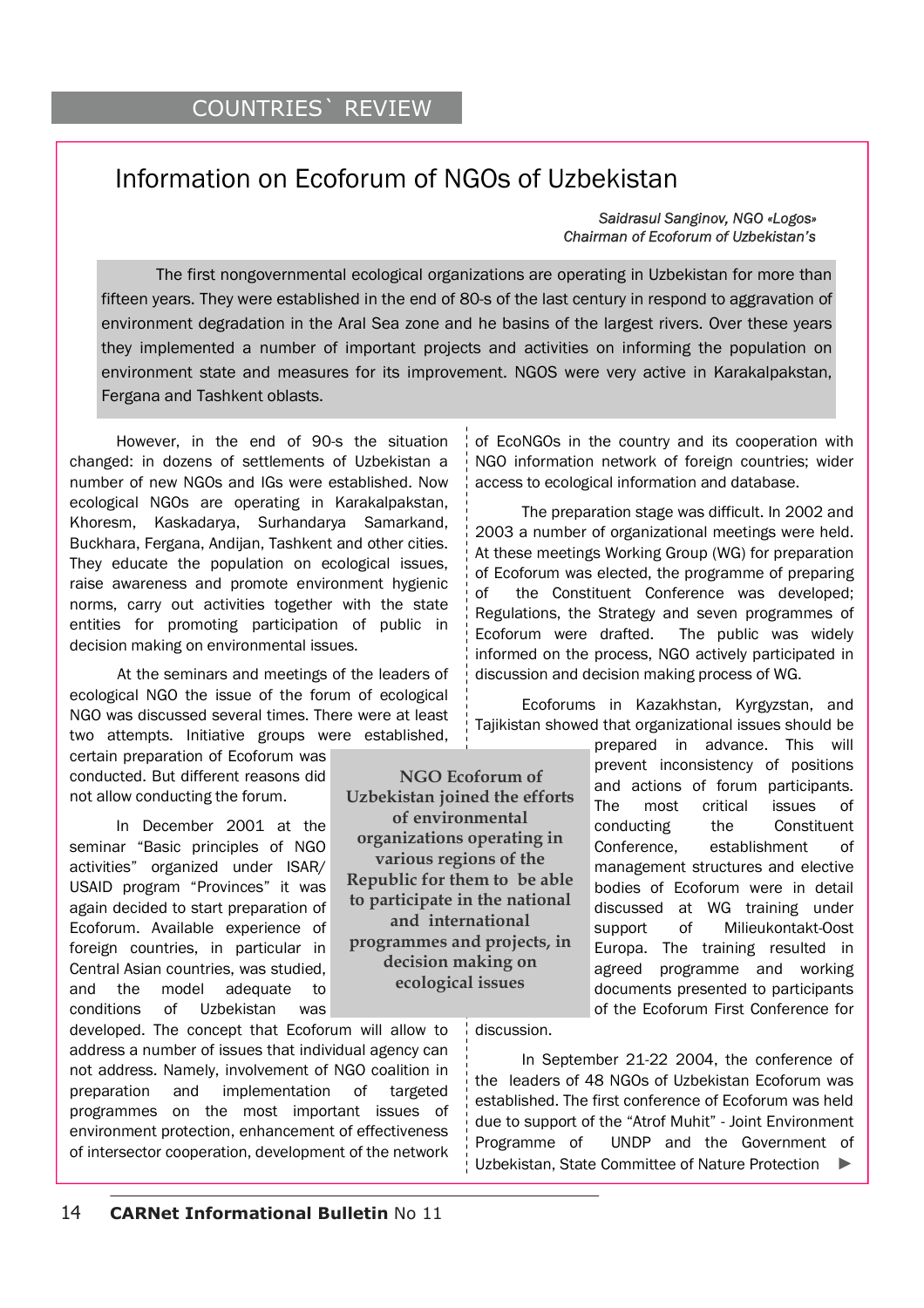of the Republic of Uzbekistan, Central Asian Regional Ecological Center, ISAR/USAID, CASP Counterpart International programme, Dutch Foundation Milieukontakt-Oost Europa. The conference of Ecoforum approved the strategy and target programmes on public ecological monitoring, public ecological expertise, ecological education, protection of public ecological interests, participation of public in forwarding the concept of sustainable development, participation of NGOs in water resources management, preservation of biodiversity and development of ecological journalism, as well as information programme of Ecoforum.

NGO Ecoforum of Uzbekistan joined the efforts of environmental organizations operating in various regions of the Republic for them to be able to participate in the national and international programmes and projects, in decision making on ecological issues. Establishment of Ecoforum of NGOs of Uzbekistan and development of the programmes formed the conditions for operation of environmental organizations of the country. Target programmes (TP) of Ecoforum defined priority tasks and directions of activity of NGOs. To fulfill the tasks and programme goals could create coalitions. At the same time Ecoforum target programmes represent its the vision and prospects of participation of NGOs in nature protection activity together with partners from the government agencies and business community.

COUNTRIES` REVIEW

In March 24-25 2006, the second conference of NGO Ecoforum of Uzbekistan took place in Tashkent. It was organized by Representation of CA REC in Uzbekistan, National Association of NGOs of Uzbekistan and the Council of NGO Ecoforum of Uzbekistan. State Committee of Nature Protection of the Republic of Uzbekistan, UNDP Office in Uzbekistan, NSCA - GEF/UNDP project, CARNet network and other organizations supported organization. Deputies of Oliy Majlis, the leaders of nature protection ministries and departments, the members of CA REC Counc, representatives of international organizations, ecological NGOs mass media of Uzbekistan. The conference made changes in the Strategy and target programmes of Ecoforum, approved actions plans for their implementation.

 Involvement in implementation of targeted programmes of Ecoforum became the form of participation in addressing socially important issues. In particular this relates to TP on participation of public in water resources management as allocation of transboundary water resources is of priority. Under water programme, a number of small projects were implemented in Fergana valley, Samarkand, Surhandarya and Tashkent oblasts, participation of ecological and water management organizations in international conferences "Participation of Public in Overcoming Water Shortage in Central Asia" (May 2003, Tashkent city under support of Milieukontakt Oost Europa and CA REC). There is national network of NGOs and experts dealing with water problems.

for cooperation and coordination of actions for restoration and protection of water sources with the aim of achieving the balance between economic development requirements and capability of regeneration of ecologically safe water resources, keeping in mind undoubtful priority of satisfaction of basic requirements of human being. *the beginning on p. 12,13*

Basin agreement may be international (two or more countries) and internal (between representatives of various structures within one country)

International basin agreement is signed between executive bodies of neighboring countries and stakeholders represented by authorized water management, use and protection bodies. When the countries are the members of Helsinki Convention or any other similar international agreements, the executive body of such agreement may also participate.

Internal basin agreement is signed between territorial executive bodies with participation of stakeholders (natural and legal).

Basin agreements on restoration and protection of water objects is concluded between BVUs, local executive bodies located in the basin (oblast akimats) and other entities located in the basin with the aim of uniting capabilities and funds, coordinating their activity, as well as restoring and protecting water resources. The first and the only basin agreement in Kazakhstan was signed in Nura-Sarisuski BC between akimats of Karaganda oblast and Temirtau city, RGP "Karagandavodhoz", AO "Mittal Steel Temirtau", and Nura-Sarisuski BVU. ■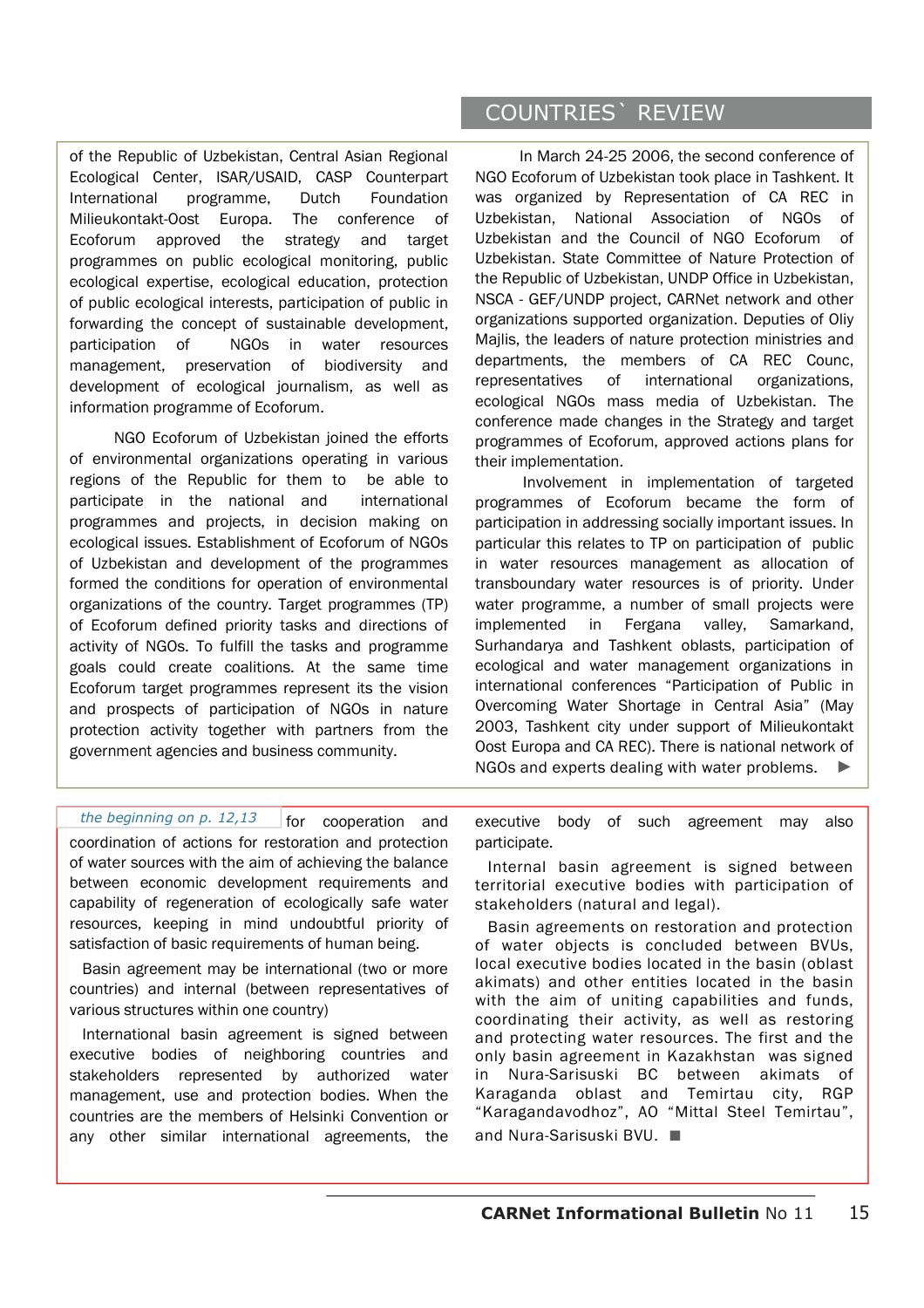# COUNTRIES` REVIEW

Under CASP/USAID programme Coalition of EcoNGOs executed joint project "River for everybody – everybody for river" that covered four oblasts of Uzbekistan. In 2005, Coalition of EcoNGOs, Goskomprirodi and SIC of IWMC implemented the project on training the leaders on rational water use methods. In 2006, the members of Coalition of EcoNGOs implement the project "Water is life". Its objective was to assist in supplying drinking water to rural areas of two oblasts of the country. Other targeted programmes were also implemented.

After the Cabinet of the Ministers of the country issued famous Regulation #56 (February 2004) on the procedure of using grant funds of international organizations, most of NGOs experienced difficulties. Many NGOs had to overcome bureaucratic obstacles in receiving the funds for ongoing programmes and projects financed from international foundations grants. Over the past period most of NGOs topped their operation due to various reasons. Under such conditions Ecoforum continues its work on consolidation of NGOs efforts and development of partner relations between the government and international organizations. Memorandum of Cooperation was signed between Ecoforum Council and State Committee of Nature Protection of the

Republic of Uzbekistan in the area of nature protection. Memorandum on Support of information programme of Ecoforum, UNDP Office, UNDP Project and the Government of ROU "Support in Execution of the Action Plan for Implementation of Country Programme in the Area of Environment and Energy". Due to this web site and Ecoforum network operating.



is Second Conference of Uzbekistan's NGO Ecoforum, Tashkent, 2006

A number of

Coalitions of EcoNGOs successfully implement the projects under target programmes: water, protection of biodiversity, development of ecojournalism, etc At the same time, targeted programmes on public ecological expertise, public monitoring, participation of public in forwarding the concept of sustainable development, ecological law are not yet developed. Information programme of Ecoforum should be more active.

Ecoforum Council initiated a number of round tables for discussion of "Transboundary problems and ecological safety in CA". Nature protection agencies and international organizations held round tables on the problems of transboundary pollution of environment by enterprises of Uzbekistan and Tajikistan (October 2004), transportation of radioactive waste (2005); pollution of Uzbekistan and Tajikistan environment by Tajik aluminum plant (August 2006). Two working meetings of Ecoforum members from all parts of Uzbekistan were held to discuss the preparation document of the Second meeting of the members of Arhus Convention in Almaty (April 2005), and draft laws of Uzbekistan "On non-government organizations", "On guarantees for NGOs activities". The deputies of Legislative Chamber of Oliy Majlis of ROU participated in discussion (October 2005).

The representatives of Ecoforum participated in international forums: World Water Forum in Dushanbe, Conference of the Parties of Arhus Convention in Almaty, meeting of the ministers in Erevan, the seminar of NGO on water issues in

> Moscow, meeting of Secretariat of Arhus Convention and European Ecoforum on electronic tools and public participation in Geneva, Forum of nongovernment organizations "Civil Eight-2006", Summit G8, etc. Representatives of Ecoforum actively worked at the First Forum of CA NGOs in Almaty, the 5<sup>th</sup> subregional conference on EA and OUR in Bishkek.

Constructive interrelation with European Ecoforum and Ecoforum of Kazakhstan is

established, contacts with International Social-Ecological Union and other foreign NGO unions and networks are maintained.

The contacts with offices of environment projects of international organizations are established and maintained. ►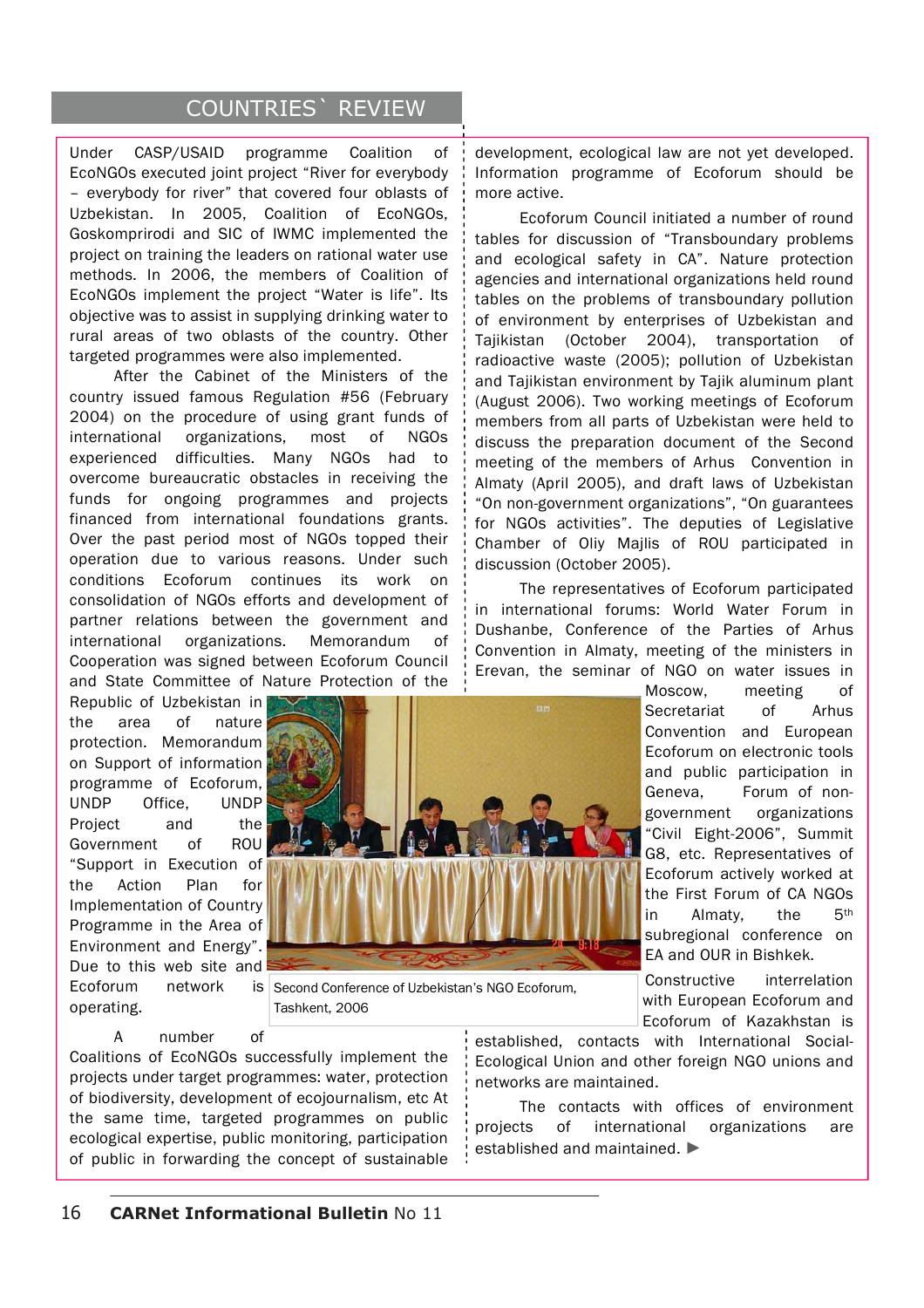# «Green Patrols» - From Group to Movement!

*«We believe that the youth of Tajikistan is capable to invest its talents and resources into development of the country» - is the motto of the youth nature protection movement "Green Patrols". What they are, how many they are, what they may be proud of – the answers are below in our paper.* 

## Beginning.

The idea of establishing environment protection group of pupils was proposed in 90-s of the last century. OSCE mission in Tajikistan, the first international organization, that arranged summer camps for young people on different subjects (human rights, economics, environment, etc.). The participants of the camps happened to be active organizers of environment protection groups. This activity was started in order to involve pupils into environment protection. Already in two years (in 2001) enterprising group was established in Sogdiyiskaya oblast. The group had a legal status and the name "Youth Group on Environment Protection". The same year, young people organized in Tajikistan the first camp for young ecologists. This event facilitated establishment of new groups over entire Sogdiyiskaya oblast. The groups organized competition of waste collection, waste recycling, cleaning of Kayrakum banks, lessons about ES and energy-saving as well as many other activities.

# «Diffusion» of Green Patrols. Umed Ulugov, NGO "Youth of the 21st century" CARNet National Co-ordinator in Tajikistan

Idea and active work that supports it attracted attention to Green Patrols that are the mechanisms of involving young people into the process of decision making in the field of environmental problems. Even those organizations activity of which was focused on development of the potential of young people rather than on environmental problems started gradually adopt the successful methods of Green Patrols. Those organizations are . Youth EcoClub of Kurgan-Tyube, Djavononi Djanub of Kabodiensky rayon, Safina from Fayzabadsky rayon, Malham from Nosiry Husravsky rayon and others.

In 2006, OSCE Center in Dushanbe and NGO «Youth of the 21st century» held the consultations in which representatives of the enterprising groups on environment protection of 5 rayons of Tajikistan participated. The meeting resulted in trilateral agreement (enterprising groups, State Committee on Environment Protection and Forestry of ROT, OSCE Center in Dushanbe) which fixed the desire of these groups to enter the national movement of Green Patrols, and readiness of the government and international structures support them. Umed Ulugov, National Facilitator of CARNet network and ►

### *the beginning on p.14-16*

Those are: GEF/UNDP/ ROU project "National Self-Assessment of Country's Capacity in Fulfilling Obligations under Global Environment Conventions", EuropeAid project "Technical Assistance in Fulfilling Obligations under Global Climate Changes Convention", GEF/WB Central Asian transboundary project "Preservation of Biodiversity in Western Tien-Shan", UNDP/ Government of Uzbekistan "Ecological Indicator for Monitoring of Environment of Uzbekistan", the project of Swiss Agency on Development and Cooperation together with SIC of IWMC and International Water Management Institute (IWMI), etc.

 The representatives of Ecoforum are actively participating in preparation of the final versions of national strategies, programmes, action plans on nature protection. Ecoforum cooperates with new public institutions in Uzbekistan. Joint work with the national association of NGOs of Uzbekistan established at the Forum of the National Association of Uzbekistan in 2005 is an example. In 2006, NGOs that are the members of Ecoforum and NA of NGOS ROU implemented a number of projects on nature protection and involving young people into nature protection activity. Currently due to joint efforts of NGOs, the members of Ecoforum, prepared the action plan for NA of NGOS ROU in the field of environment and education for 2007. ■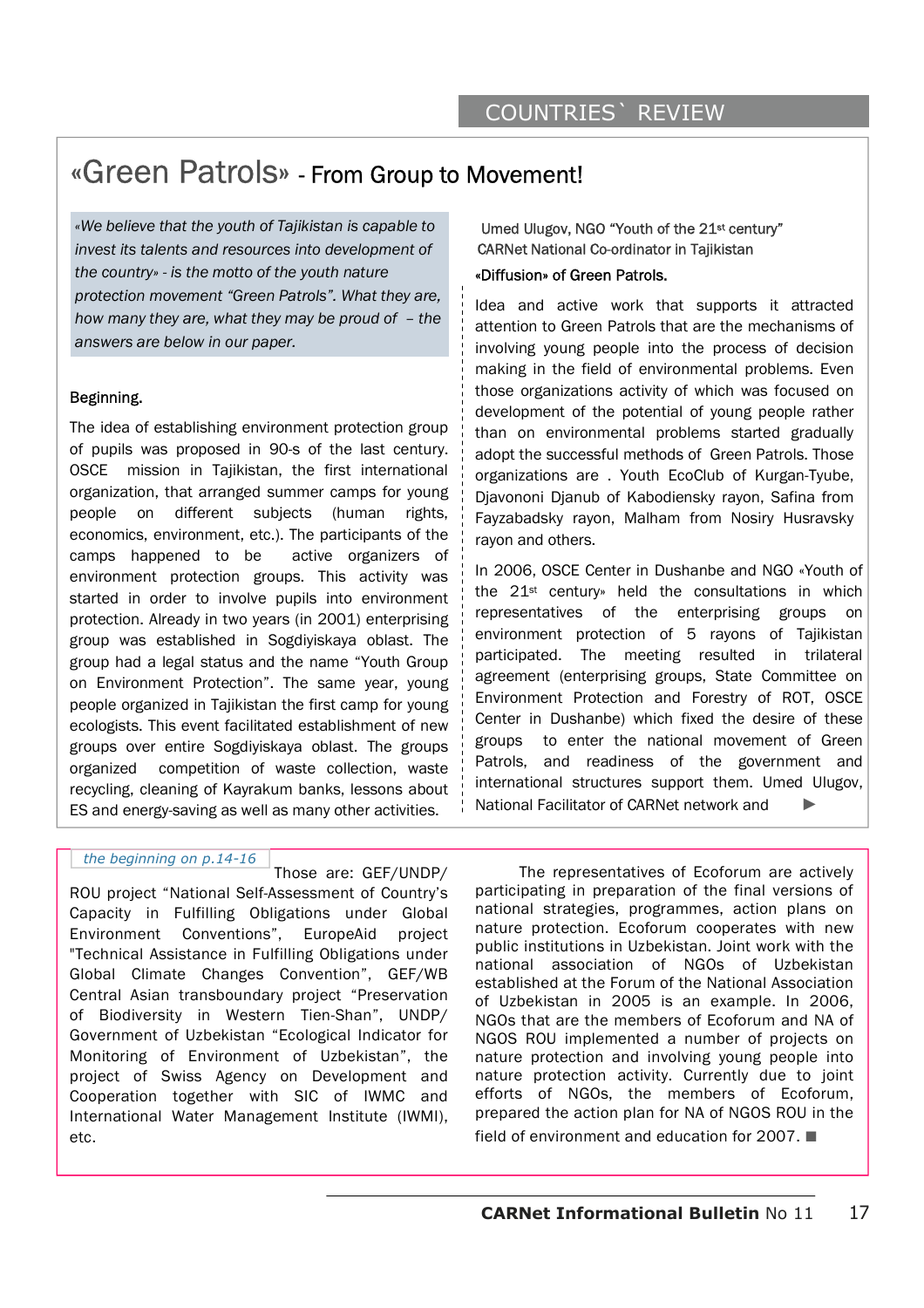# COUNTRIES` REVIEW

 representative of was «Youth of the 21st century» youth organization, was elected as the leader and coordinator..

## Currently…

Green Patrols movement is working in 25 rayons of the

country. State Committee on Environment Protection and Forestry of ROT, OSCE Center in Dushanbe,

representative offices of OSCE in various rayons, youth groups and their unions support the movement. The movement unites 16000 of young people from 10 to 30 years. Green Patrols are rather active at schools attracting into movement new people each year.



Participants of "Green Patrols" movement

### Movement Programmes.

On the whole the programmes of the Green Patrols represent comprehensive whole focused on one direction – development of the mechanisms of participation of young people in nature protection in line with the state policy in this area.

Educational Programmes are focused on transference of skills and knowledge, preparation of targeted programmes that facilitate achievement of sustainable development and Millennium Development Goals. Educational programmes include tested educational modules on ecology, leadership, lifestyle of teenagers, etc. National Summer Camps are organized to exchange experience, gained information and knowledge.

Practical Actions – every year the movement organizes a number of actions dedicated to various ecological dates, events. Members of the group actively participate in discussions in communities. For example, cleaning of territory schools, streets, villages; recycling of waste; planting of trees, including wind belts, nursery forests; Day of Earth; demonstration of *NGO "Youth of the 21st century". Tajikistan, Dushanbe, Chehova st., 1/1, app.15*

Information – Bulletin "Kompas" is the main information source of the movement. It is published by the Youth Group on environment protection of

Tel.: (99237) 2272772, (99299) 8811999

*NGO «Nature Protection Youth Group». Tajikistan, Sogdiiskaya oblast, Hujand, Lenina st.,, Office* 424

Tel.: (99295) 1560601

examples of energy saving.

*Youth Ecological Club, Tajikistan, Kurgan-Tyube* 

*Tel.: (992918) 619502* 

*NGO «Djavononi Djanub», Tajikistan, Kabodiensky rayon,* Tel.: (99293) 5550282

*Enterprising Group of Nosiry Husravsky rayon (branch of"Youth of the 21st century" NGO)*

Tel.: (992918) 701389

*Enterprising Group of Kulyab city*, *(branch of"Youth of the 21st century" NGO),* Tel: (9923322) 30771

*Enterprising Group of Garmsky rayon* 

*Tel:. (992918) 641925* ■

Sogdiyiskaya oblast. The bulletin is disseminated among all groups of the movement. Moreover, every month the groups issue TV program with assistance of local mass media. They also disseminate news via

electronic mail.

We are many but we are open for everybody!

The participants of the youth nature protection movement Green Patrols in Tajikistan are as follows: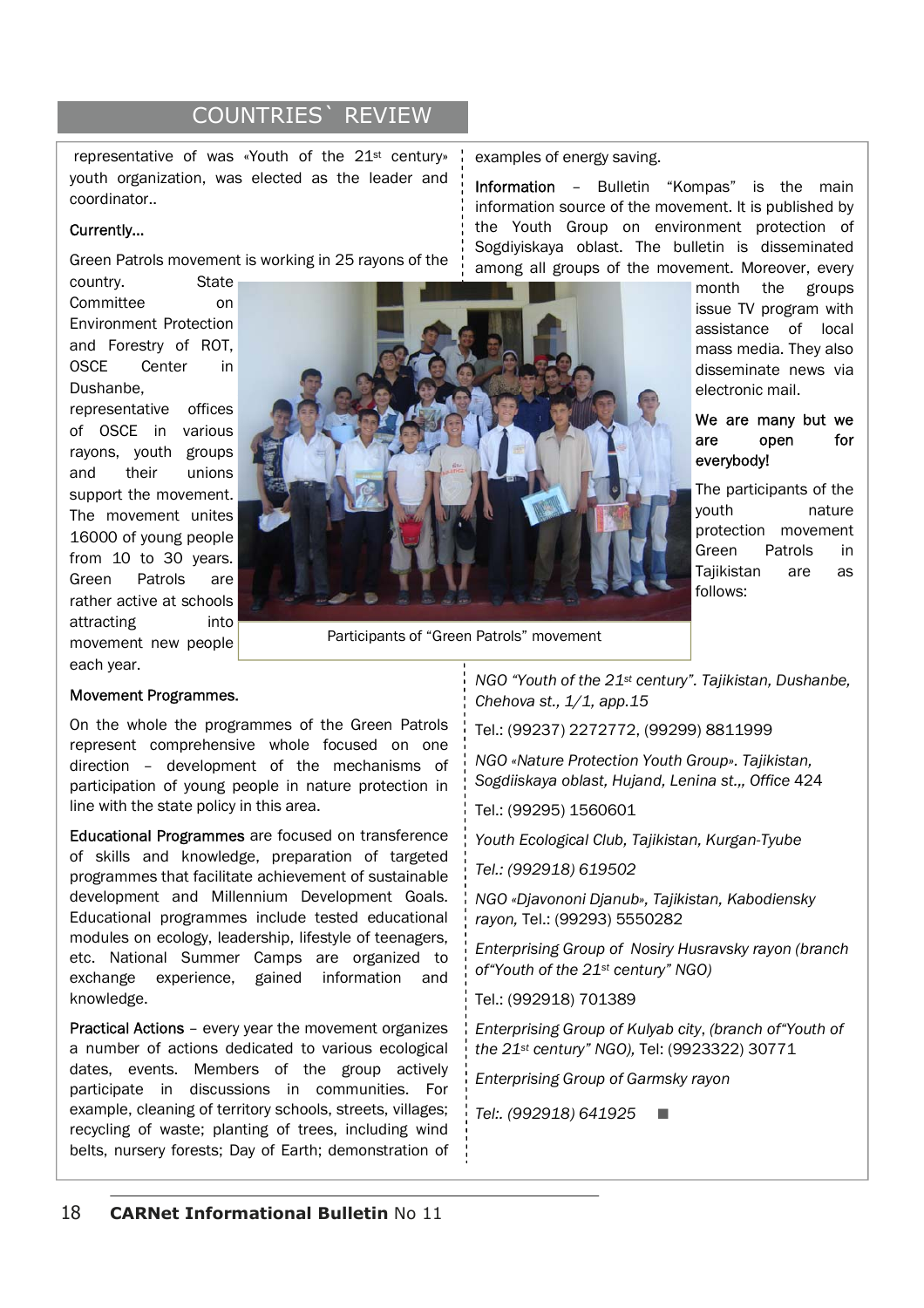# **Best Practices Competition**

in the area of sustainable development in Central Asian countries

«Digital Informational Network on Environment and Sustainable Development in Central Asia and Russia – CARNet" (www.caresd.net) within the framework of «*Capacity 2015 Information and Learning Network in Central Asia»* (ILN/CARNet «Capacity 2015») project announces call for entries for the:

### Best Practices Competition in the area of sustainable development in Central Asian countries

Competition is held with the support provided by the UNDP Regional Center for Europe and CIS in partnership with the UNDP offices in Kazakhstan, Kyrgyzstan, Tajikistan, Turkmenistan and Uzbekistan.

The aim of this competition is to collect and popularize best practices in implementing of projects and initiatives in the area of sustainable development by state, non-governmental or international organizations, local communities or civil groups and private institutions. By holding a competition and creating a database of Best Practices the ILN/CARNet contributes to implementation of the Millennium Development Goals in Central Asian countries through widening access to innovative methods and concrete examples of solutions to problems in sustainable development area.

For participation in the competition an application form - nomination of a project or an initiative for the status of the Best Practice - should be filled out which can be:

Downloaded from the Internet at the following address: www.iln.caresd.net, or www.caresd.net;

Received by e-mail upon sending request at info@caresd.net, or to CARNet Network National Coordinators on the addresses indicated below.

The Best Practices Competition is open to all practical cases that have been implemented in the territory of Kazakhstan, Kyrgyzstan, Tajikistan, Turkmenistan and Uzbekistan.

The entries submitted to the competition may present any effective activity in the area of sustainable development, which proposes new approach to solution of pointed out problems and is reproducible in different environments and regions.

 $\overline{a}$ 

"Capacity 2015" Information and Learning Network is a UNDP support infrastructure to aid effective and efficient implementation of MDGs and other sustainable development activities and to ensure that information, knowledge, experience and expertise are exchanged.

## Selection criteria:

- Innovation and creative approach
- Reproducibility
- Sustainability
- Cooperation and partnership
- Relevancy
- Efficiency and impact

Three applications from each country, which best meet the criteria of the competition, will be awarded the status of Best Practice and cash prizes.

The Public Council under the ICSD, with the financial support of UNEP, is putting forward a special nomination - "Best Practice in Cross-Cutting Interaction to Address Problems of Sustainable Development". Under this nomination one Best Practice will be selected from each country.

In addition, other special nominations can be offered by the countries. Further information on nominations is available at: www.iln.caresd.net.

The Best Practices Competition is open for submissions from 15 December 2006 until 15 February 2007.

 *In the period from 10 January till 10 February 2007., the Information Network ILN/CARNet will provide consultation and technical support for applicants to form the entries.* 

Awarding of winners will take place from 10 to 25 March 2007 at the UNDP country offices.

To submit an entry and receive additional information and consultations (in the noted period), please, contact Vladimir Grebnev, Regional Coordinator of the Best Practice Competition:

Kyrgyzstan: UNDP Programme "Environment for Sustainable Development", Bishkek, 96 B Kievskaya Str., right wing, 4th floor, tel: (996 312) 623761, e-mail: vladimir.grebnev@gmail.com, or info@caresd.net

*Or National Coordinators of CARNet Network:* 

Kazakhstan: UNDP, Aliya Tonkobayeva, Almaty, 67 Tole bi Str., tel: (7-327) 2582643,

E-mail: aliya.tonkobayeva@undp.org

Tajikistan: PO "Youth 21", Umed Ulugov, Dushanbe, 1/1 Chekhova Str., apt. 15, теl: (992 918) 613427,

E-mail: carnet\_tj@mail.ru

Turkmenistan: CARNet Network, Svetlana Gamolya, Ashgabat, 15 Bitarap Turkmenistan, room 42, Institute of Deserts, tel: (993 12) 39 01 06,

E-mail: svgam@mail.ru

Uzbekistan: NNO «Hayot», Alexey Kobzev, Tashkent, 52 Bogi Baland Str., tel: (998-712) 546170,

E-mail: ecopol@tps.uz; alexey.kobzev@yandex.ru ■